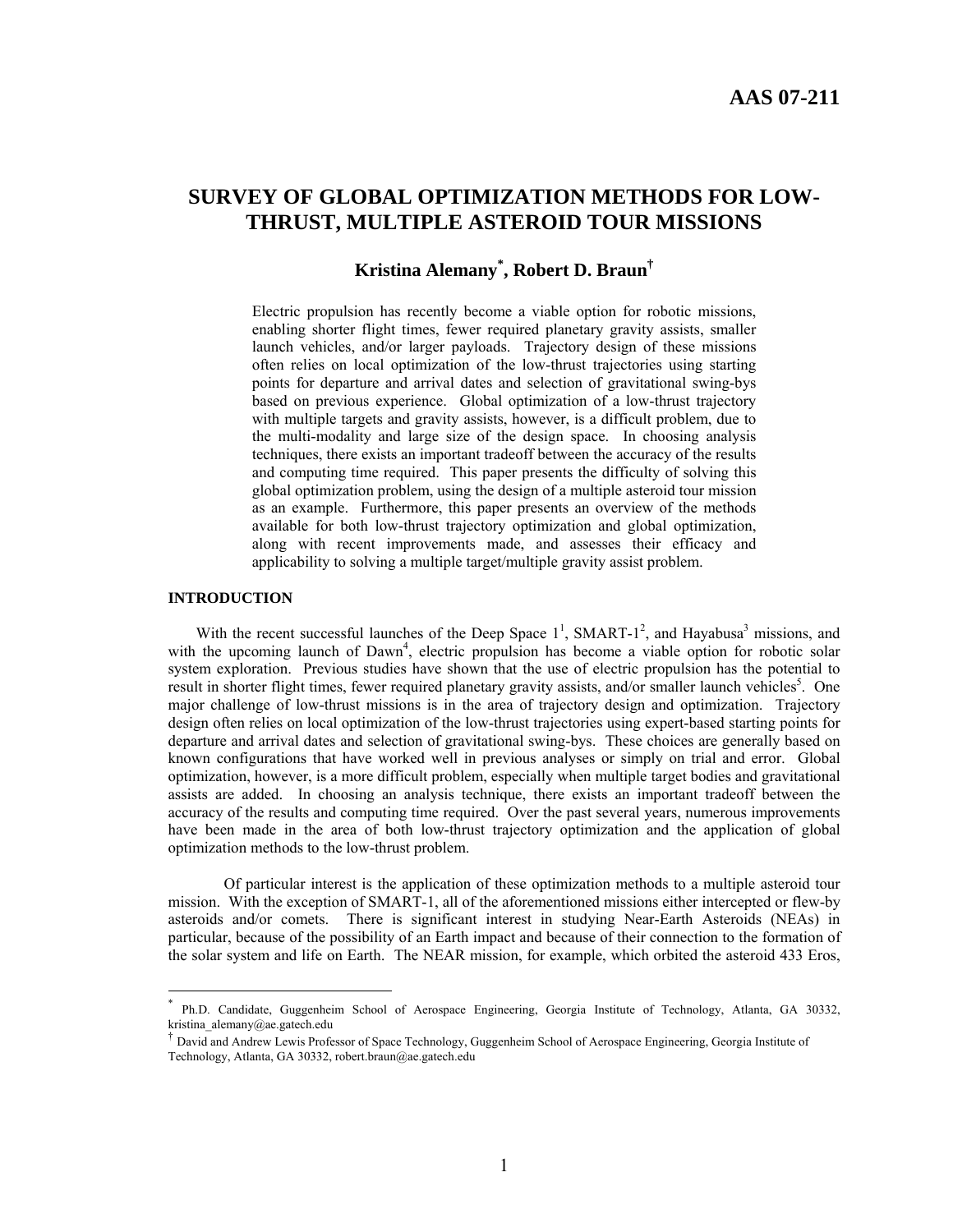was interested in answering questions related to the nature and origin of near Earth objects, for several reasons<sup>6</sup>. First, they are the primary source of large body collisions with Earth, thereby influencing evolution of the atmosphere and life. Second, asteroids provide clues to the nature of the early solar system processes and conditions, as these are often preserved on small bodies such as asteroids, comets, or meteorites. The NEAs are especially believed to contain clues to the nature of the building blocks from which the inner planets were formed. Finally, the NEAR mission was interested in measuring the properties of 433 Eros, in order to establish a connection between meteorites and the history of asteroids, to better quantify the nature of their impact hazard to Earth.

To date, over four thousand NEAs have been identified, 841 of which have been identified as Potentially Hazardous Asteroids  $(PHA)^7$ . Figure 1 plots all of the NEAs, as a function of their semi-major axis and eccentricity, with the PHAs marked in red. An asteroid is defined as potentially hazardous if the minimum distance between its orbit and the Earth's orbit is less than 0.05 AU, and if its absolute magnitude (H), which is used to estimate the diameter of an asteroid, is less than 22. This value of H corresponds to a diameter of 110m – 240m or greater. Furthermore, missions to multiple asteroids are of particular interest in order to maximize the science return for a single spacecraft, as opposed to visiting just a single asteroid. Additionally, designing a mission to rendezvous with or flyby multiple asteroids is a more challenging trajectory optimization problem, which is why it has been chosen as the topic of this paper.



**Figure 1 Plot of currently known near Earth asteroids.** 

## **PROBLEM OVERVIEW**

 The problem of interest is to determine the global optimum of a low-thrust, multiple asteroid tour mission. This will involve searching over a wide range of parameters, including Earth departure date, selection of the appropriate combination of asteroids, arrival dates at each of the asteroids, and so on. Additionally, local optimization will be required, in order to determine the thrust direction and magnitude along the spacecraft trajectory for a given set of global parameters. Figure 2 (left) plots the optimal lowthrust trajectory from Earth to the asteroid Apophis, departing Earth on 1 December 2012 with a 210-day time of flight. In this paper, optimal will be understood to mean minimum-fuel. Keep in mind that other optimality conditions could be chosen, such as minimum time of flight, but in general, the trajectory optimization problem is formulated as minimizing propellant consumption possibly with some constraint on maximum time of flight. While the trajectory shown in Figure 2 may be optimal for that particular launch date and time of flight, that does not guarantee a globally optimal solution over a range of departure dates and flight times. In fact, the final mass at Apophis was calculated to be 925kg for this particular trajectory, based on an initial mass of 1500kg. The global optimum over a two-year span from 2012-2013, with a maximum time of flight of 210 days, was found to be 990 kg. If a poor guess for departure date was chosen, however, also for the 210-day time of flight, the resulting arrival mass was as low as 54kg. This is due to improper phasing between Earth and Apophis for that particular departure date and time of flight.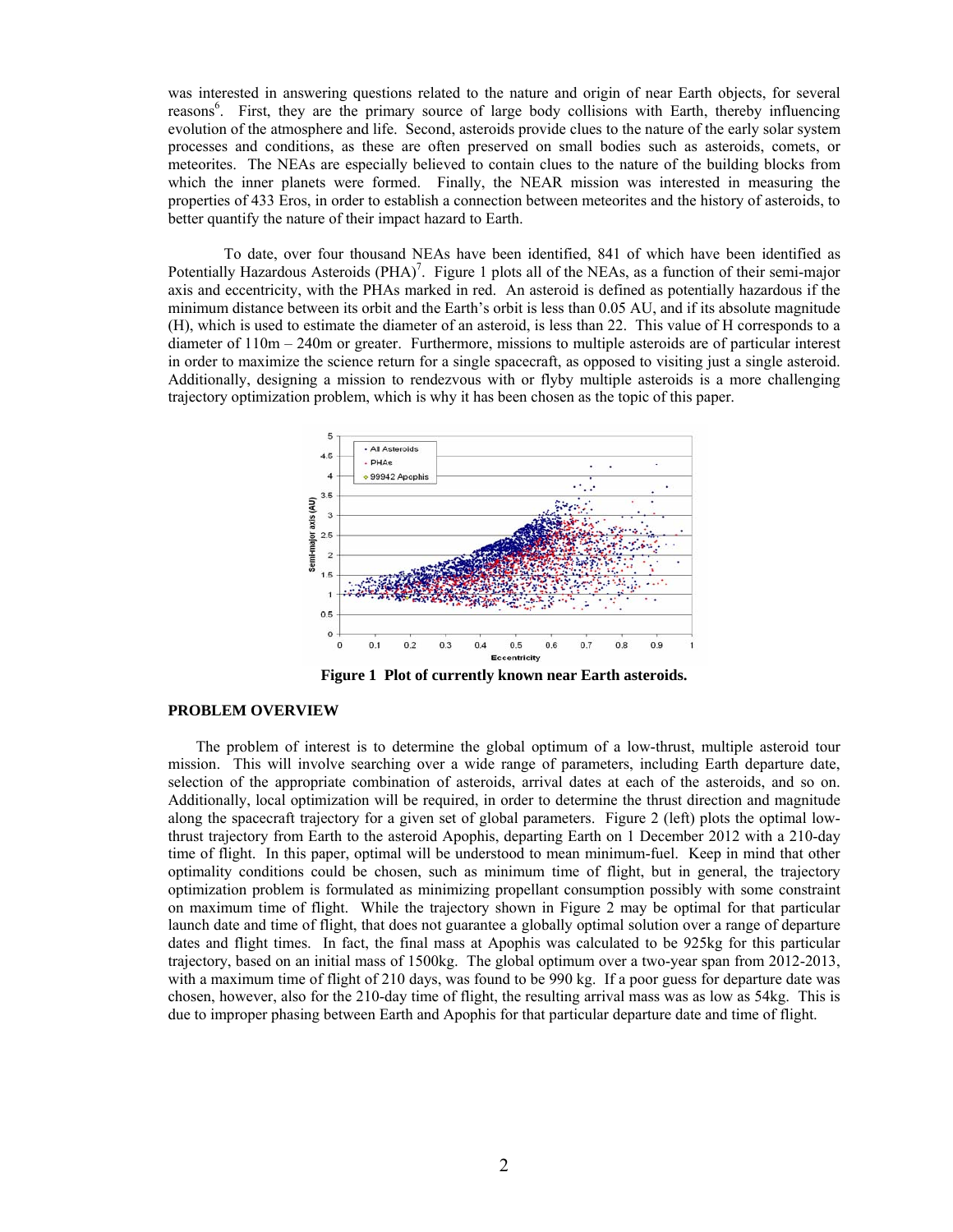

**Figure 2 Trajectory to the asteroid Apophis (left) departing Earth on 1 December 2012 with a 210 day time of flight; arrival spacecraft mass (right) for a range of departure dates and times of flight, based on an initial mass of 1500 kg.** 

 Figure 2 (right) plots the fuel-optimal trajectories for a sweep of departure dates and times of flight. Both the single trajectory and the surface plot results were generated using Chebytop, a low-fidelity program that uses Chebychev polynomials to represent state variables. The polynomials are then differentiated and integrated in closed form to solve a variable-thrust trajectory, which can be used to approximate the constant thrust trajectory $8$ . As can be seen from the plot, the final mass at Apophis arrival is multi-modal with respect to departure date. Therefore, if a gradient-based optimizer were used to determine the Earth departure date along with the optimal control parameters, only a local optimum would be found, close to the initial guess given for departure date. If a wider range of departure dates were of interest – more than a year span for this particular trajectory, due to the phasing – either a similar sweep of departure dates would be required or an optimizer capable of handling multi-modal design spaces could be utilized. For such a simple problem, doing a parametric study over a single variable is a simple process, and not particularly time intensive, particularly with the low-fidelity and fast-running approach used in Chebytop. When more variables are added, however, the problem quickly increases in size and complexity.

 As aforementioned, the full global optimization problem of a multiple asteroid tour mission includes many more free variables. Globally, the following are free variables: Earth departure date, asteroid 1 (chosen from some set of NEAs of interest), time of flight to asteroid 1, asteroid 1 stay time,…, asteroid *n*, time of flight to asteroid n, asteroid *n* stay time, and Earth arrival date (if desired). For a specific set of global variables, the optimal control history for the spacecraft must also be determined. The constraints chosen at each asteroid arrival will depend on whether a flyby or rendezvous is desired. For a flyby, of course, the stay time will be predetermined at a value of zero. Figure 3 illustrates a schematic of the asteroid tour problem for a set of three predetermined asteroids, including an Earth return segment. Only the projection onto the X-Y plane is shown.

 With the increased number of design variables, the increasing dimensionality of the problem causes a parametric study to become prohibitive due to computational requirements. The parametric study plotted in Figure 2 discretized the departure dates in two-day increments and the time of flight in 30-day increments, resulting in a total of 2160 cases, where each of those cases includes a local trajectory optimization for the optimal control history. Table 1 illustrates a sample discretization for a subset of the design variables included in the full global optimization problem, where a sequence of three asteroids is predetermined and an Earth return is not included. Even for this subset, with a fairly course discretization, a grid search would require almost 30 million cases! If the choice and sequence of asteroids were not predetermined, but instead included in the optimization problem, this number would grow even larger. Additionally, gravity assists could also be included in the trajectory in an attempt to further reduce the required propellant mass. Keep in mind again that each of these cases requires an optimization of the spacecraft controls, which can be time intensive in and of itself. Therefore, a domain-spanning global optimization method should be chosen to avoid running all possible combinations of the discretized global variables.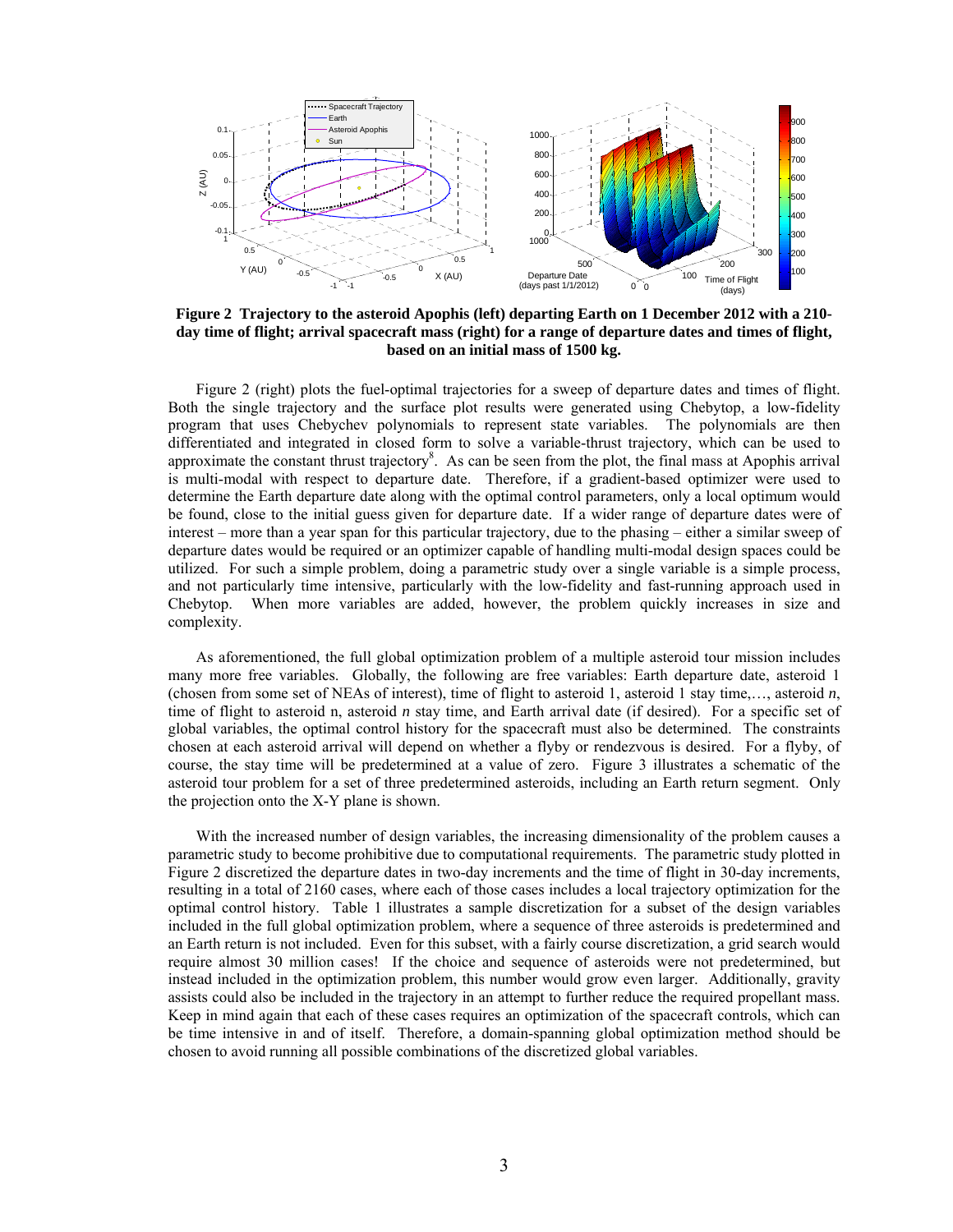| Table 1                                                               |
|-----------------------------------------------------------------------|
| SAMPLE GRID SEARCH DISCRETIZATION FOR MULTIPLE ASTEROID TOUR PROBLEM. |

| Variable                | Range        | Increment | # Grid Point |
|-------------------------|--------------|-----------|--------------|
| Earth departure date    | 2 years      | 15 days   |              |
| TOF to Asteroid 1       | 200-400 days | 10 days   |              |
| Stay time at Asteroid 1 | 30-60 days   | 10 days   |              |
| TOF to Asteroid 2       | 200-400 days | 10 days   |              |
| Stay time at Asteroid 2 | 30-60 days   | 10 days   |              |
| TOF to Asteroid 3       | 200-400 days | 10 days   |              |
| Stay time at Asteroid 2 | 30-60 days   | 10 days   |              |
| TOTAL # OF CASES:       |              |           | 29,635,200   |



## **Figure 3 Illustration of asteroid tour optimization problem, for a predetermined asteroid sequence.**

 The multiple asteroid tour mission outlined above is analogous to multiple gravity assist trajectories to the outer planets, on which much work has already been done. In general, however, the trajectory optimization is based on a predetermined sequence of gravitational assist bodies, which would be comparable to an asteroid tour trajectory optimization with a predetermined sequence of asteroids. Furthermore, the solutions are often based on trial and error or on previously known configurations that yield a feasible solution, since an exploration of the full design space has been computationally prohibitive up to this point. Several sequences of gravitational assists are examined, with a range of departure dates and times of flight, until a good solution is found. This of course does not guarantee that the globally optimal solution has been found, and significant improvement in the objective function could be realized if an automated global optimization method were successfully applied to this problem. It is also important to note that while a planar assumption can often be made when considering trajectories to the outer planets (with the exception of Pluto), particularly during the conceptual design phase, many NEAs are highly inclined and this assumption is not valid. In fact, about 92% of all NEAs have inclinations greater than any of the outer planets, again with the exception of Pluto, and more than 50% have inclinations greater than 10°.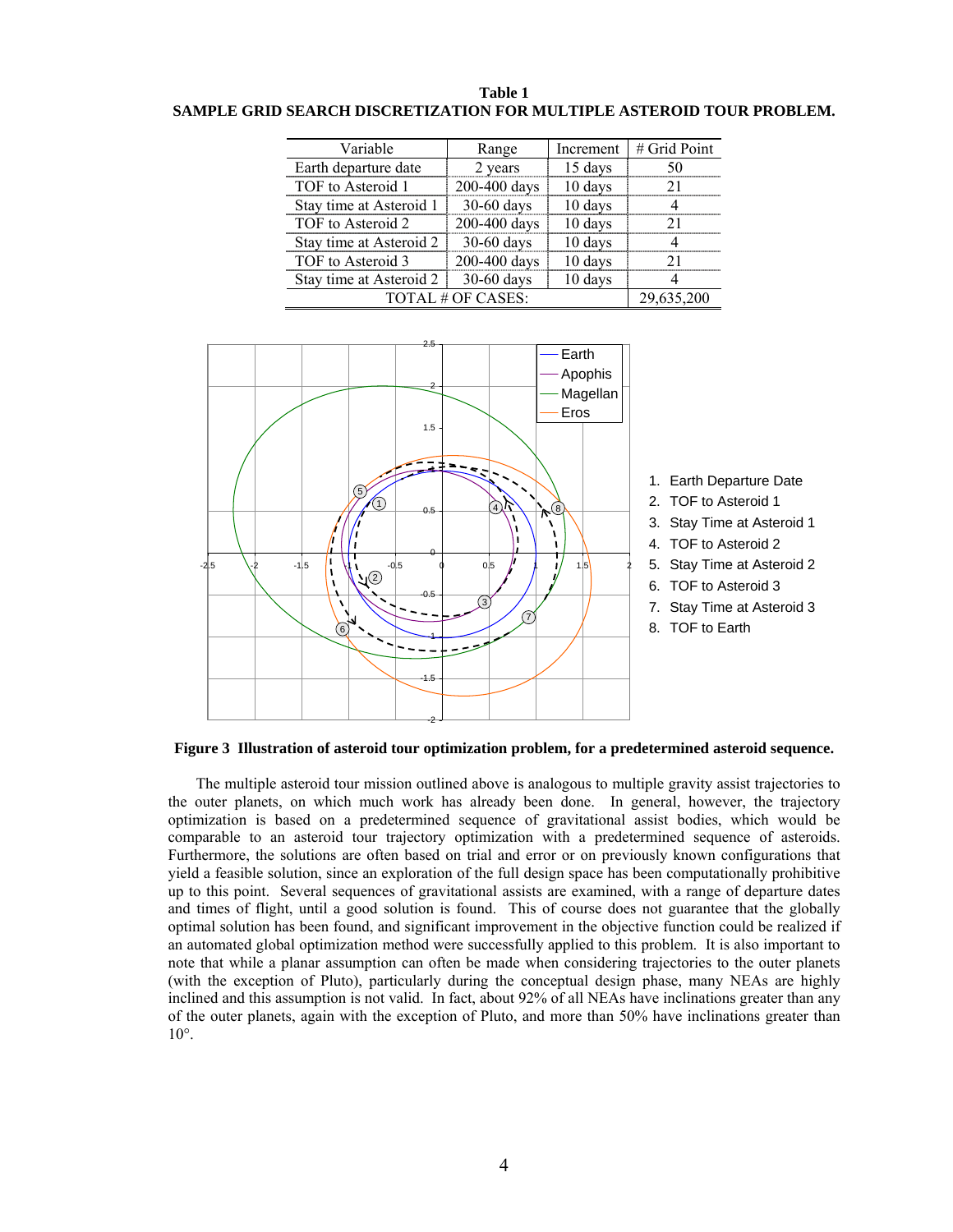## **Overview of Desired Optimization Characteristics**

 Exploring a large design space is most important during the conceptual design phase of mission planning, which is also when accuracy is the least important. In order to quickly examine a large number of potential trajectories, a low-fidelity approach may be appropriate. The accuracy must be sufficient enough so that the location of the optimal solution is close to the actual optimal when a more accurate method is employed. However, errors of a few percent are acceptable at this phase. The purpose of conceptual design is to determine candidate trajectories that will best meet the mission constraints and objectives. More accurate trajectory optimization techniques can be used later in the design process on a handful of promising trajectories.

Because of the nature of the problem, two optimization methods will likely be required. The global optimization method must be domain spanning, in order to account for the multi-modality of the problem, and must be able to handle discrete variables. This global optimization method will handle the variables referred to as "global variables" above (Earth departure date, sequence of asteroids, times of flight, etc.). Another optimization method will have to be employed to optimize the physical trajectory, which includes the control parameters of the spacecraft (thrust magnitude and direction, and possibly power). This paper will refer to this optimization as local optimization. While many trajectory optimization programs include both optimization of the thrust and certain global parameters such as time of flight or departure date, this will result in only a locally optimal solution based on the initial guess for the global variables. For this reason, the global and local optimization methods will be differentiated in this paper.

## **TRAJECTORY OPTIMIZATION METHODS AND TOOLS**

 The basic optimal control problem involves determining the control vectors and parameters to minimize some performance index $9$ . As mentioned earlier, the performance index to be minimized in this case is the propellant consumption. The control vector, specified in Eq. (1) as  $\bar{u}_c$ , consists of the thrustdirection unit vector, the thrust magnitude (T) and the power (P), which is required for variable specific impulse engines. The general trajectory equations of motion are also given by Eq. (1).

$$
\dot{X} = \begin{bmatrix} \dot{\vec{r}} \\ \dot{\vec{v}} \\ \dot{m} \end{bmatrix} = \begin{bmatrix} \dot{\vec{v}} \\ -(\mu/r^3 + (T/m)\overline{u}) \\ -(\overline{T}/c) \end{bmatrix} \qquad \overline{u}_c = \begin{bmatrix} \overline{u} \\ T \\ P \end{bmatrix}
$$
\n(1)

Additionally, for each leg of the trajectory, the spacecraft's initial conditions must match the position and velocity of the point of origin. For a flyby trajectory, the spacecraft's final conditions must match the target's position, and for a rendezvous trajectory, the spacecraft must match the target's position and velocity. For a rendezvous mission leg, these physical state constraints are given by Eq. (2).

$$
\psi = \begin{bmatrix} \overline{r}_{s/c}(t_0) - \overline{r}_t(t_0) \\ \overline{v}_{s/c}(t_0) - \overline{v}_t(t_0) \\ \overline{r}_{s/c}(t_f) - \overline{r}_t(t_f) \\ \overline{v}_{s/c}(t_f) - \overline{v}_t(t_f) \end{bmatrix}
$$
(2)

 Additionally, there are constraints on maximum thrust and power, dependent on the engine parameters chosen for the spacecraft.

 In general, there are two types of methods for solving the local trajectory optimization problem – direct and indirect<sup>10,11,12,13</sup>. Indirect methods, based on calculus of variations, formulate the optimal control problem as a two-point boundary value problem, which is solved by satisfying terminal conditions and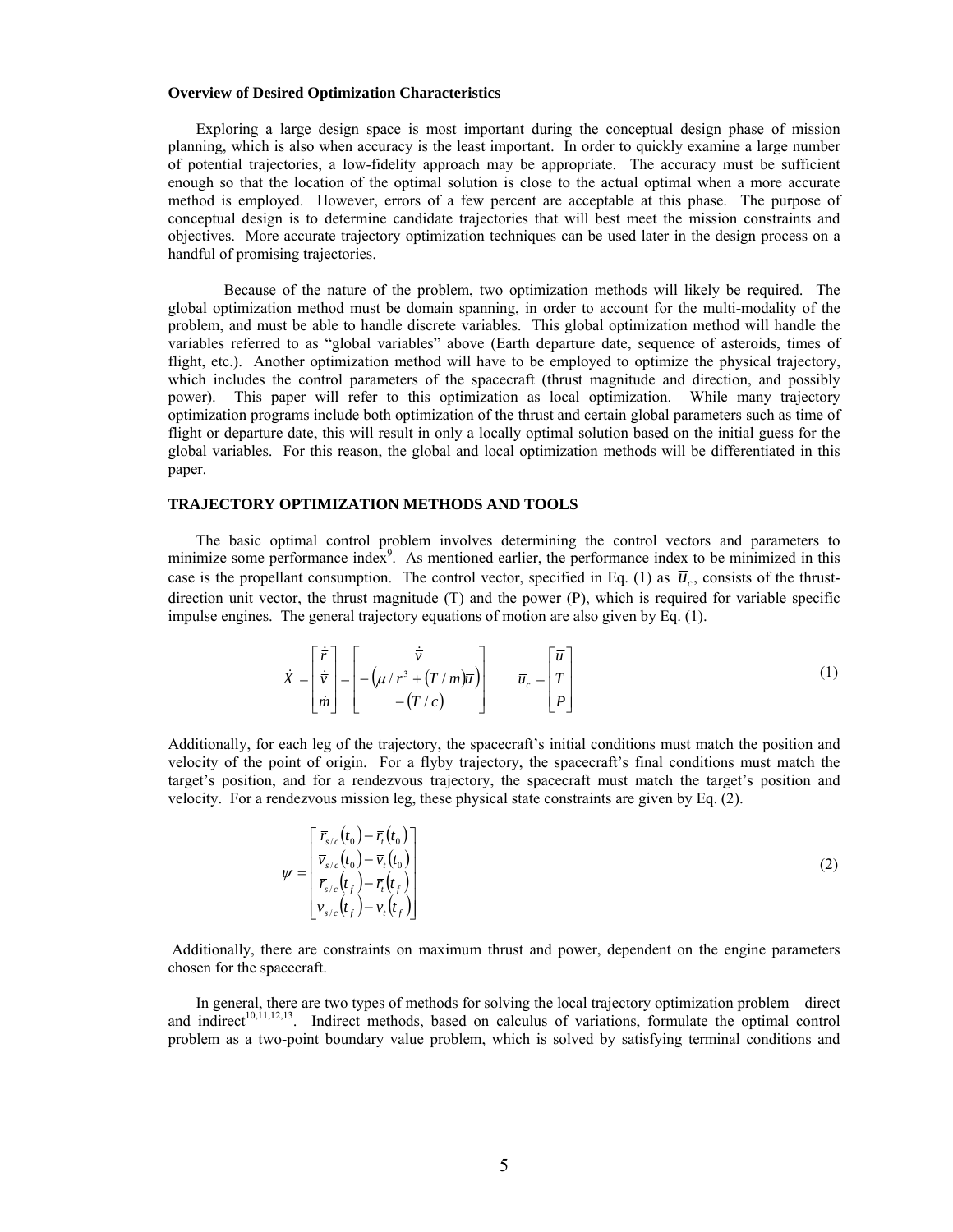targeting constraints. If a solution to the TPBVP is obtained, the resulting trajectory is the optimal solution for those particular initial conditions and targeting constraints. Finding a solution, however, is often difficult because the convergence domain for such problems tends to be small, and is very sensitive to the initial guesses of the costate variables, which are generally not physically intuitive. Adding intermediate gravity assists further increases the sensitivity to the initial guesses and further decreases the convergence domain. In order to solve these problems, a homotopy chain is often used, where the solution to a similar problem is known, and that problem is changed slightly and solved with the initial guesses of the known problem in order to step closer to the problem of interest<sup>14</sup>. Therefore, typical indirect methods are difficult to implement within an automated, global optimization program due to the long execution times, small region of convergence, and required user oversight. Additionally, the level of accuracy achieved by indirect methods is not required during the conceptual mission design phase.

 Direct methods, on the other hand, parameterize the optimal control problem and use nonlinear programming (NLP) techniques to directly optimize the performance index. A variety of different direct method exists, including collocation, direct transcription, and differential inclusion<sup>9,15,16,17,18</sup>. The number of design variables for direct methods can become very large, and therefore these problems are limited by current NLP techniques. Additionally, because direct methods require discretization of a continuous problem, the solution is considered sub-optimal, although the accuracy is generally sufficient for conceptual design. The main advantages of direct method techniques are their increased computational efficiency and their more robust convergence. The solution is less sensitive to the initial guesses and those initial guesses are more physically intuitive, which make direct methods preferable for implementing within an automated global optimization scheme.

Finally, there also exist hybrid methods<sup>12,19</sup>, which numerically integrate the Euler-Lagrange equations and control the spacecraft based on the primer vector. As in the direct method, the hybrid methods solve a nonlinear programming problem, but with the Lagrange multipliers making up part of the parameter vector while maximizing or minimizing some cost function. Hybrid methods search numerically for the set of parameters that extremize the cost function, while explicitly satisfying only the kinematic boundary constraints.

#### **Low-Thrust Trajectory Optimization Tools**

 There are a wide variety of available tools for low-thrust trajectory optimization, many based on the methods described above. In 2002, NASA established the Low-Thrust Trajectory Tools Team (LTTT) to improve the agency's low-thrust trajectory analysis capability and to create a common set of low-thrust trajectory tools<sup>8,20</sup>. Under the effort, five new tools were developed, and 32 reference missions were identified that would be relevant to future NASA missions and would test the capabilities of these new tools. The reference missions include numerous missions with multiple gravity assists as well as flybys of and rendezvous with comets and asteroids. In general, the new tools are of higher fidelity, easier to learn and use, and can analyze a broader range of missions than the previously existing set of tools.

 Prior to the LTTT effort, the primary low-thrust trajectory analysis tools for most of NASA's preliminary design studies were CHEBYTOP, VARITOP, SEPTOP, and SAIL<sup>8</sup>. CHEBYTOP uses Chebychev polynomials to represent state variables, which are then differentiated and integrated in closed form to solve a variable-thrust trajectory. This solution can then be used to approximate a constant thrust trajectory. While it is considered a low-fidelity program, it is highly valued for its ability to rapidly assess large trade spaces. It cannot, however, analyze multi-leg missions and is limited to the heliocentric sphere of influence. VARITOP, SEPTOP, and SAIL all use calculus of variations in the formulation of the state and co-state equations, which are integrated numerically to solve the two-point boundary value problem. The programs differ in their solar electric propulsion, nuclear electric propulsion, and solar sail models. In general, these tools can also only handle heliocentric trajectories, and are considered to be medium-fidelity.

 The tools developed under the LTTT effort are all considered to be medium- to high-fidelity trajectory tools<sup>8</sup>. MALTO was developed at JPL based on a method by Sims and Flanagan, which will be explained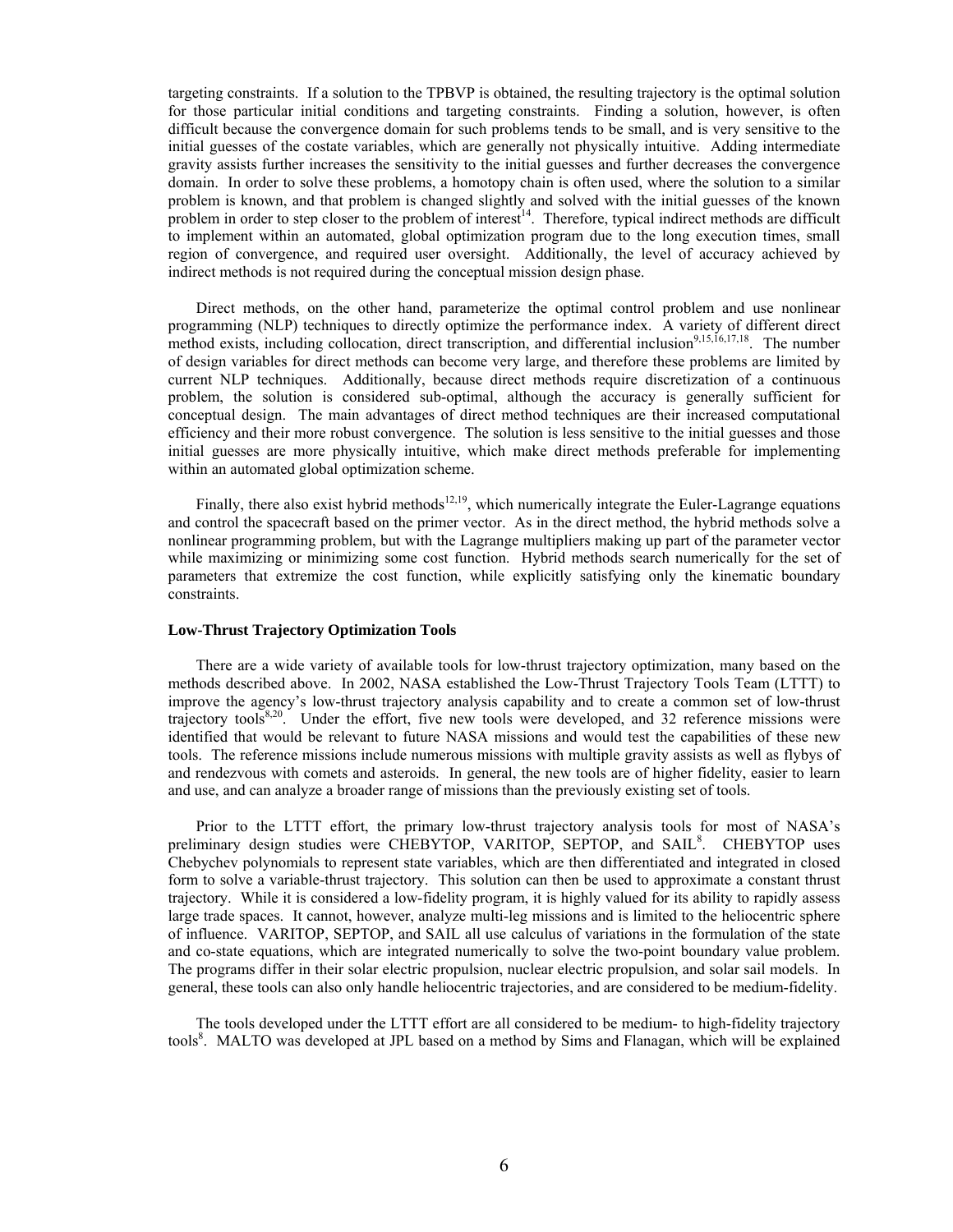later in the paper. Basically, this tool implements a direct method, simulating a continuous burn trajectory with a number of impulsive burns, around a single gravitational body. It is considered to be medium fidelity. This tool has been used for numerous trajectory design studies, including the design of the Jupiter Icy Moons Orbiter. The remaining LTTT tools are all considered to be high-fidelity. Copernicus, developed at the University of Texas at Austin, is an n-body tool with a high degree of flexibility. The user can model a number of different missions, with varying gravitational bodies, objective functions, optimization variables, constraint options, and levels of fidelity. Additionally, it can model multiple spacecraft, as well as optimize for both constant and variable specific impulse trajectories. COPERNICUS employs multiple shooting and direct integration for targeting and state propagation<sup>21</sup>. Mystic was developed by Greg Whiffen at JPL, and implements Static/Dynamic Optimal Control (SDC), which was developed by the author. SDC is a nonlinear optimal control method designed to optimize both static variables and dynamic variables (functions of time) simultaneously<sup>22</sup>. One of the main strengths of this tool is its ability to automatically find and use gravity assists if beneficial to the trajectory. Mystic is being used to design the Dawn trajectory, and after being flight qualified, is expected to be used to validate the other tools. OTIS 4.0 is an upgraded version of the program originally developed by NASA Glenn Research Center and Boeing for launch vehicle trajectory analysis<sup>23,24</sup>. This tool employs a direct method for low-thrust trajectory optimization, using nonlinear programming techniques to solve the implicit integration problem. SNAP, developed at NASA Glenn Research Center, is the final tool developed under the LTTT effort. SNAP's distinguishing feature is its ability to propagate planet-centered trajectories, including aspects such as atmospheric drag, shadowing, and higher-order gravity models. It does not, however, contain an optimizer.

 With the exception of SNAP, the various tools described above were compared for a number of different low-thrust mission scenarios. Ref. 8 provides an overview of five of the 32 reference missions examined, and compares in detail the results of the various tools. In general, however, it was found that the low, medium, and high fidelity tools arrived at very similar answers when their input assumptions were consistent. The high fidelity tools do not necessarily provide significant improvements in accuracy, but are able to model more complex missions. Low fidelity tools, on the other hand, have the advantage of faster execution times, rapid trade study analysis, and are often much easier to learn and implement. Therefore, for application to the global optimization of a multiple asteroid tour mission, a low fidelity tool may be the most appropriate, if it can be extended to model such a complicated mission.

 In addition to the LTTT tools, several recent university-developed tools have been created for lowthrust trajectory optimization. Petropoulos at Purdue University incorporated a low-thrust gravity assist capability to STOUR (Satellite Tour Design Program) to create STOUR-LTGA, which automatically searches for gravity-assist trajectories<sup>25</sup>. In this program, the user specifies a sequence of gravity-assist bodies, a range of launch dates, a range of  $V_{\infty}$ s, and constraints on various parameters, such as time of flight and propellant consumption. STOUR-LTGA employs a shape-based method to approximate the shape of the trajectory and analytically solve the equations of motion. This method will be described in more detail later in the paper. Also developed at Purdue University, GALLOP implements the direct method formulated by Sims and Flanagan, which is also found in  $MALTO^{26,27}$ . More detail on both methods as well as results generating using these tools will be presented in subsequent sections.

### **Recent Improvements to Indirect Methods**

 In general, tools using indirect methods for trajectory optimization are considered high-fidelity tools because they numerically integrate the equations of motion and determine the continuous control history of the spacecraft. As a result, however, they generally require long run times are not suited for conceptual design, when a broad exploration of the trade space is required. Additionally, as aforementioned, another obstacle to their use during conceptual design is the need for user oversight, because of the small convergence domain and the need for non-intuitive initial guesses. The problem of non-intuitive initial guesses has been recently addressed by Ranieri at the University of Texas at Austin, who employs an adjoint control transformation to give physical meaning to the initial estimates of the costate vector<sup>12,28</sup>. Ranieri applies this technique to solving a roundtrip, time-constrained trajectory with I<sub>sp</sub> constraints and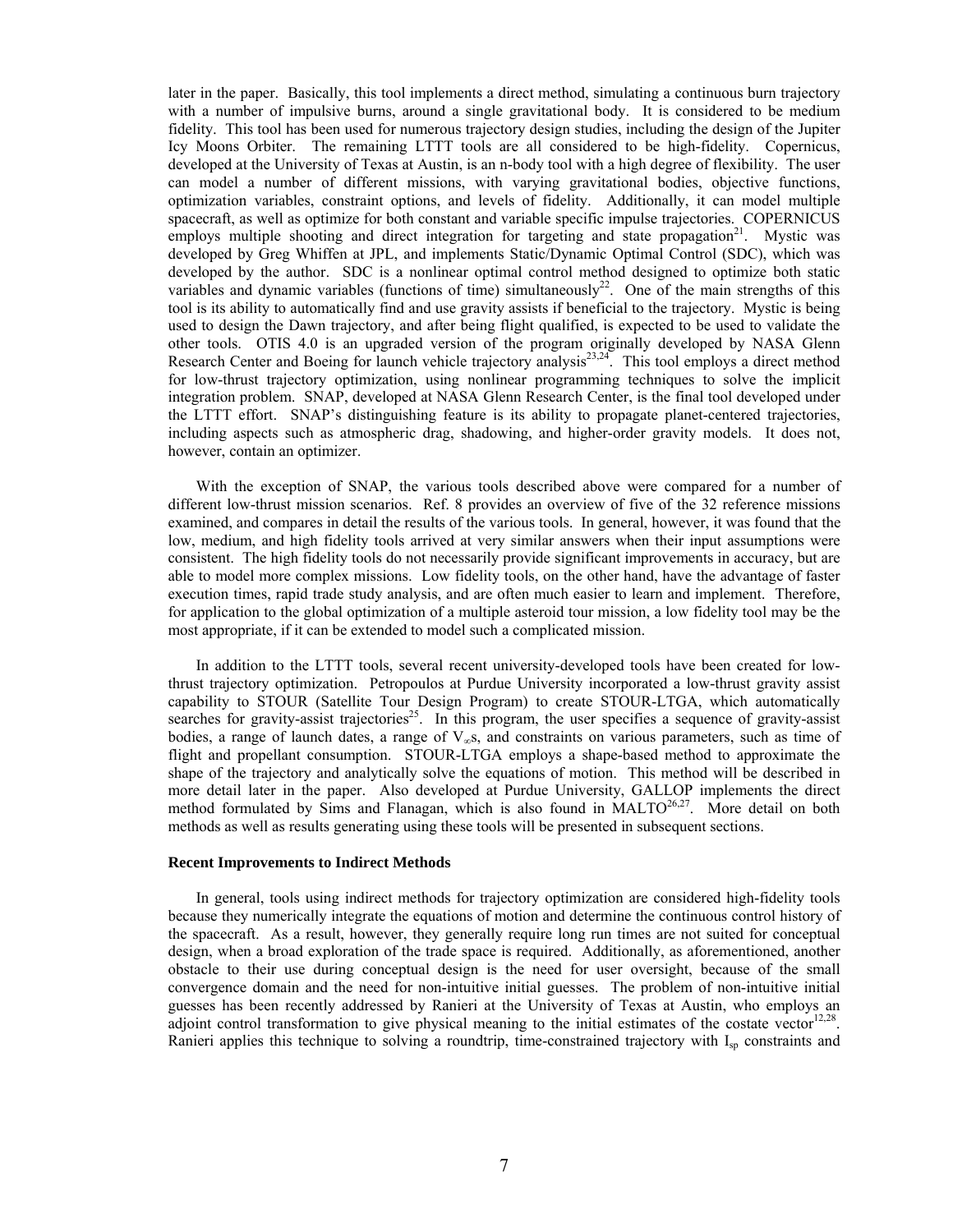mass discontinuities, which has many similarities to an asteroid rendezvous sample return problem. In fact, this method can be directly applied to a roundtrip trajectory to a single asteroid, but would need to be modified to include multiple asteroid rendezvous. Figure 4 presents a schematic of the mission of interest.



**Figure 4 Schematic of a roundtrip, time-constrained trajectory.** 

 In solving the optimal control problem as an indirect optimization problem, the Euler-Lagrange equations are integrated numerically, with the thrust direction and constrained engine parameters comprising the controls. The optimization problem is to minimize propellant consumption and is formulated as either a maximization of the final mass for a given initial mass or a minimization of the initial mass for a given final mass. The start and end times of the trajectory are free search variables, although the solution will be a local minimum based on the initial guesses. The resulting multipoint boundary value problem is then solved using the controls based on the Pontryagin maximum principle. Instead of requiring initial guesses for the costates, however, the adjoint control transformation allows the velocity costates to be replaced with angles that describe the direction of the thrust. These new unknowns have actual physical significance; therefore intelligent estimates of their initial guesses can be made.



**May 2018 (right).** 

 Ranieri applies this methodology to roundtrip trajectories to both Mars and Jupiter, for variable specific impulse (VSI) and constant specific impulse (CSI) engines. Two cases for roundtrip trajectories to Mars are presented in Figure 5. For the CSI case, a coast-thrust-coast sequence is assumed for each leg of the trajectory. As can be seen, the CSI trajectory closely approximates the VSI solution.

#### **Recent Improvements to Direct Methods**

 MALTO, the tool mentioned above that was created under the recent LTTT effort, is based on a direct method by Sims and Flanagan $10,11$ . This tool is intended to be used primarily for preliminary design of low-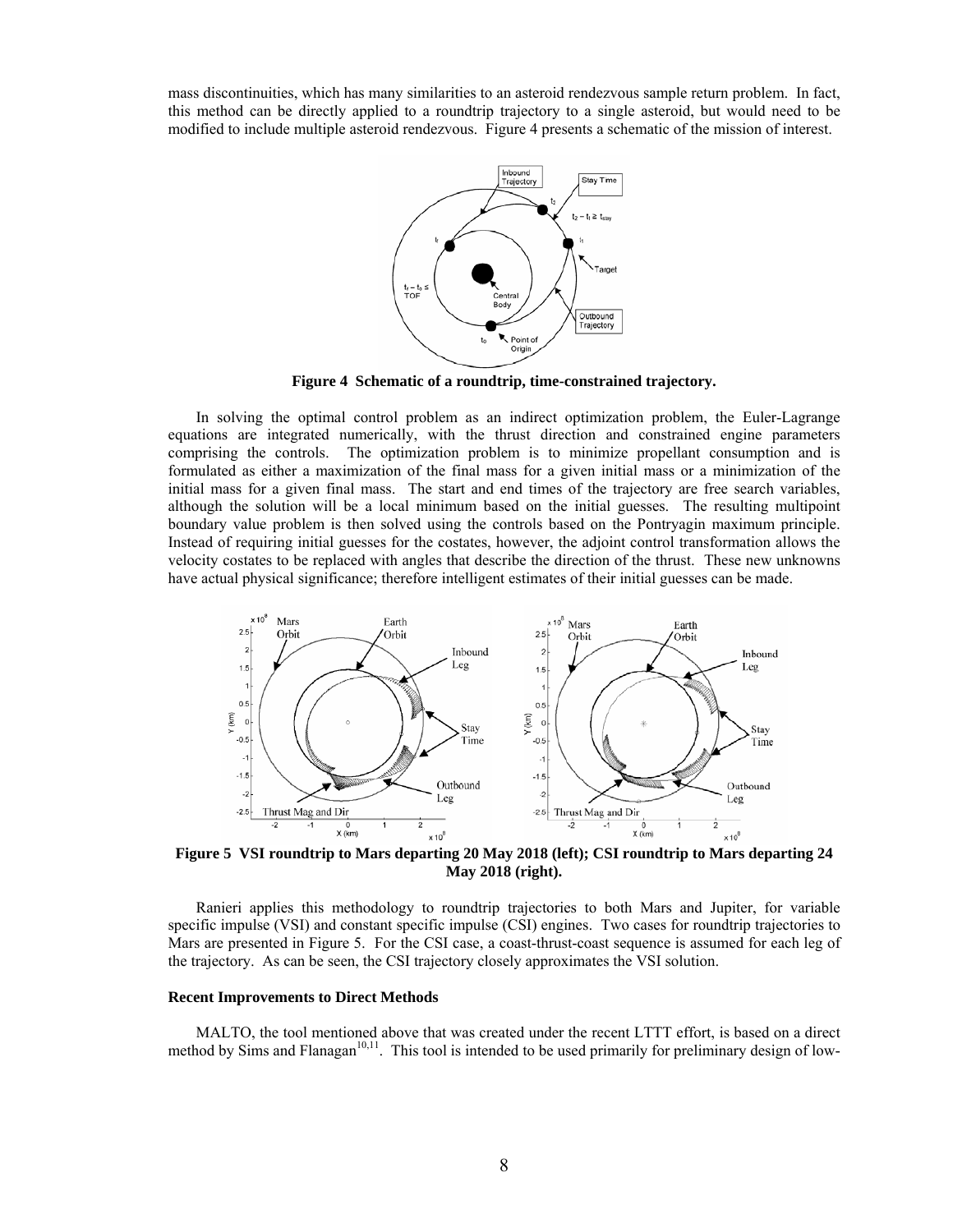thrust interplanetary trajectories including those with multiple gravity assists. Figure 6 illustrates the structure of the trajectory used in this method. As shown, the trajectory is divided into legs that begin and end at control nodes. Typically, these control nodes represent planets or other bodies, but could also represent free points in space. On each leg is a match point, and the trajectory is propagated forwards from the previous control node and backwards from the subsequent control node to the match point. The purpose of employing this multiple shooting technique is to reduce the sensitivity of the propagation to intermediate flybys. Each leg is also subdivided into numerous segments containing an impulsive ∆V at the middle of each segment, in order to approximate a continuous thrust problem. The magnitude of this ∆V is limited by the total amount of ∆V that could be accumulated over the entire segment for the continuous thrusting case. The propagation of the trajectory assumes the two-body problem, and gravity assists are assumed to cause an instantaneous change in the direction of the  $V_{\infty}$  vector.



**Figure 6 Trajectory structure of the Sims and Flanagan direct method.** 

 This trajectory structure leads to a constrained, nonlinear optimization problem, which is solved using the program SNOPT developed at the University of California San Diego. MALTO uses analytic derivatives (instead of finite differencing), which contribute largely to the fast execution and robust convergence of the tool. The problem formulation, however, leads to a large number of independent variables. At the beginning and ending control nodes, the independent variables include the velocity of the spacecraft relative to the body, the mass of the spacecraft, and the corresponding epoch. At an intermediate body, there are two sets of variables – one at arrival and one at departure – to account, for example, for changes in velocity for a flyby, changes in mass, or changes in time for a rendezvous. The majority of the independent variables are comprised of the components of the thrust vector on each segment. Additional independent variables can include the reference power of the spacecraft and the specific impulse for a variable specific impulse trajectory. All of these independent variables have associated upper and lower bounds. The primary optimization constraints are that the position, velocity, and mass of the spacecraft must be continuous at the match points. Additionally, the magnitude of the thrust on each segment is constrained by the power available for thrusting. Other constraints can include the mass at the initial control node, the  $V_{\infty}$  vector at departure, at an intermediate body, or at arrival, the time of flight and propellant mass between any two control nodes, and the minimum allowable distance from the Sun. In implementing this method in MALTO, the following optimizations were enabled: maximize final spacecraft mass, minimize initial spacecraft mass, minimize total trip time, optimize a weighted combination of final mass and trip time, and maximize the Earth miss distance of a small body after impact.

 In the original paper by Sims and Flanagan, the authors applied their direct method to several different trajectories, verifying their results by comparison to SEPTOP: a flyby of the asteroid Vesta with a Mars gravity assist, a rendezvous with the comet Tempel 1, and a flyby of Pluto with two Venus gravity assists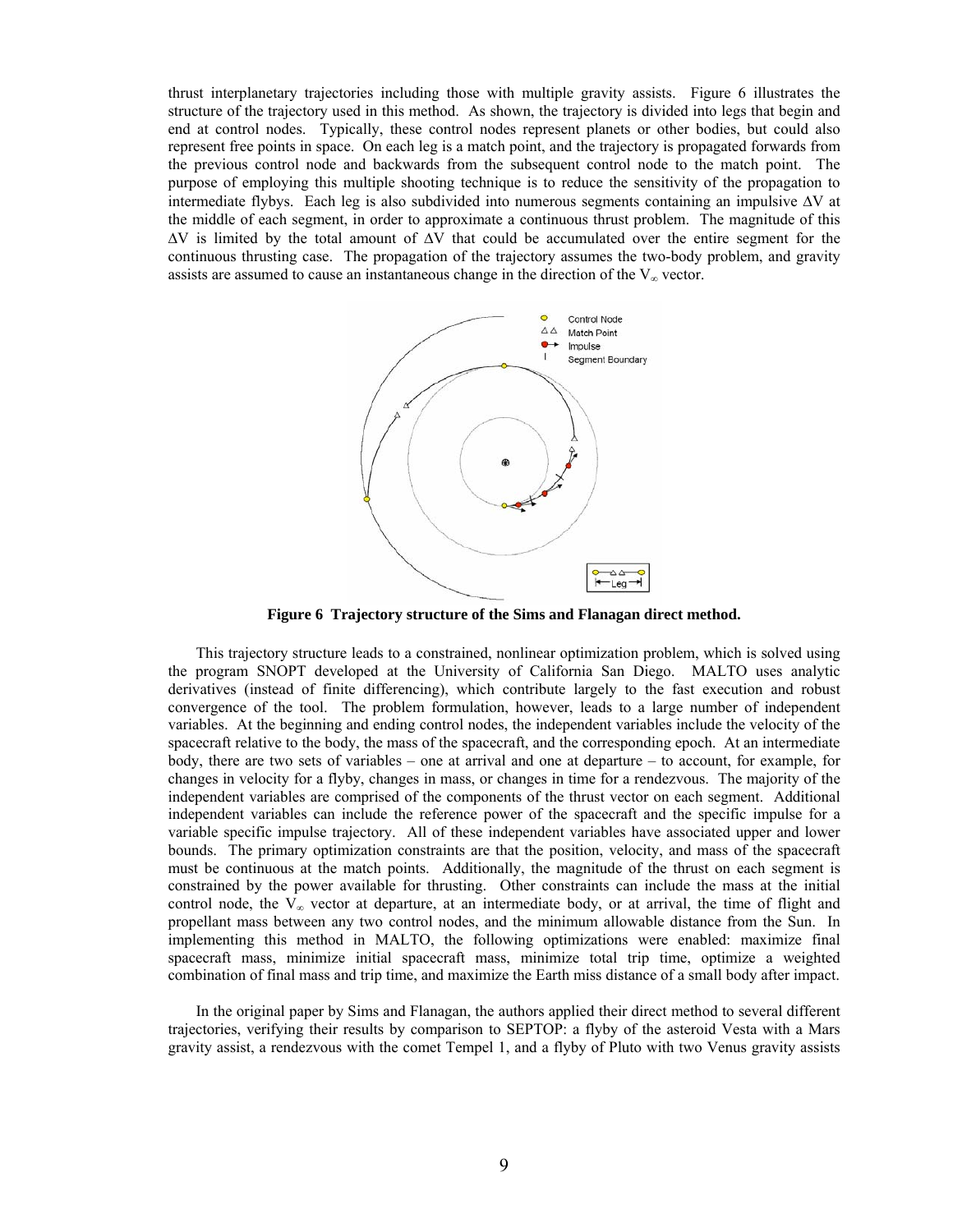and one Jupiter gravity assist. With their direct method, even simple initial guesses for thrust direction and magnitude worked well in arriving at the solution. For the initial guess, they assume that the thrust varies linearly between nodes, with the direction at the nodes being perpendicular to the radius vector at that point. The solutions for the three reference missions compared very well to those obtained using SEPTOP. For the Vesta and Tempel 1 trajectories, SEPTOP actually had difficulty converging for some of the cases, while the Sims and Flanagan method converged readily. Furthermore, SEPTOP could only handle at most two intermediate flybys, so the Earth-Venus-Venus-Jupiter-Pluto trajectory had to be broken into two trajectories in SEPTOP. Using the Sims and Flanagan method, any number of intermediate bodies can be analyzed. They do note that for more complicated trajectories, however, the optimization does not always converge with the initial starting conditions, so a fair amount of user manipulation is still required to arrive at a converged solution.

 In addition to the reference missions analyzed by Sims and Flanagan, several papers out of Purdue University include additional results using GALLOP, an in-house trajectory optimization tool based on the Sims and Flanagan direct method<sup>29,30</sup>. These additional trajectories include a rendezvous with Ceres via Mars, an Earth-Venus-Earth-Mars-Jupiter trajectory, an Earth-Venus-Jupiter trajectory, an Earth-Mars-Jupiter trajectory, and an Earth-Earth-Mars-Jupiter trajectory. This helped to further validate the method as well as demonstrate its ability to handle a number of different flyby problems with numerous intermediate bodies. For the Purdue studies, however, the initial guesses were generated by a shape-based analytic method (described later in the paper).

 Building on the Sims and Flanagan method, Yam at Purdue University explored different formulations for parameterizing the ∆**V** in an effort to decrease run time<sup>26,27</sup>. The formulations examined are as follows:

- 1. N-Vector Formulation (original method used in Sims and Flanagan model) The optimization variables consist of the  $\Delta V$  coordinates on each segment ( $\Delta V$ ,  $\theta$ ,  $\psi$ ) or ( $\Delta V_x$ ,  $\Delta V_y$ ,  $\Delta V_z$ ), with the maximum allowable ∆V constraint explained above. For *n* segments, this results in 3*n* variables and *n* nonlinear constraints.
- 2. Node (On/Off-Node) Formulation This formulation replaces the *n* ∆**V** magnitudes with a set of On/Off nodes. Here, an off-node defines the switching point from maximum-thrust (MT) to null-thrust (NT) and an on-node defines the switching point from null-thrust to maximum-thrust. Constraints can be placed so that the order of the nodes can be pre-specified (e.g., thrust-coast-thrust). There are eight optimization variables for each on/off-node: position, velocity, mass, and time, resulting in a total of  $8k_N + 2n$  optimization variables for  $k_N$  nodes.
- 3. Chebyshev Formulation For each leg, the ∆**V** angles (θ and ψ) are modeled as a Chebyshev series:

$$
c_0 T_0(u) + c_1 T_1(u) + \dots + c_k T_k(u) \tag{3}
$$

The parameters associated with the ∆**V** angles are the coefficients on the Chebyshev series, {*c0*,  $c_1, \ldots, c_k$ . The number of variables for this formulation is  $n + k_{\theta} + k_{\psi} + 2$ , where  $k_{\theta}$  and  $k_{\psi}$  are the degree of the Chebyshev series on θ and ψ.

4. Node + Chebyshev Formulation – This combines the Node formulation and the Chebyshev formulation. The on/off-nodes are used to parameterize the ∆**V** magnitude, while the ∆**V** angles are modeled by a Chebyshev series. Therefore, for this formulation, the number of variables required to parameterize the  $\Delta V$  is  $8k_N + k_\theta + k_w + 2$ .

In Ref. 27, four different case studies are examined to determine the performance of each of the four ∆**V** parameterizations. For a simple Earth-Jupiter rendezvous mission, the Node + Chebyshev formulation had a significantly faster run time than the other formulations. The Chebyshev formulation had convergence difficulties for certain starting times of flight, in that the solution would converge to a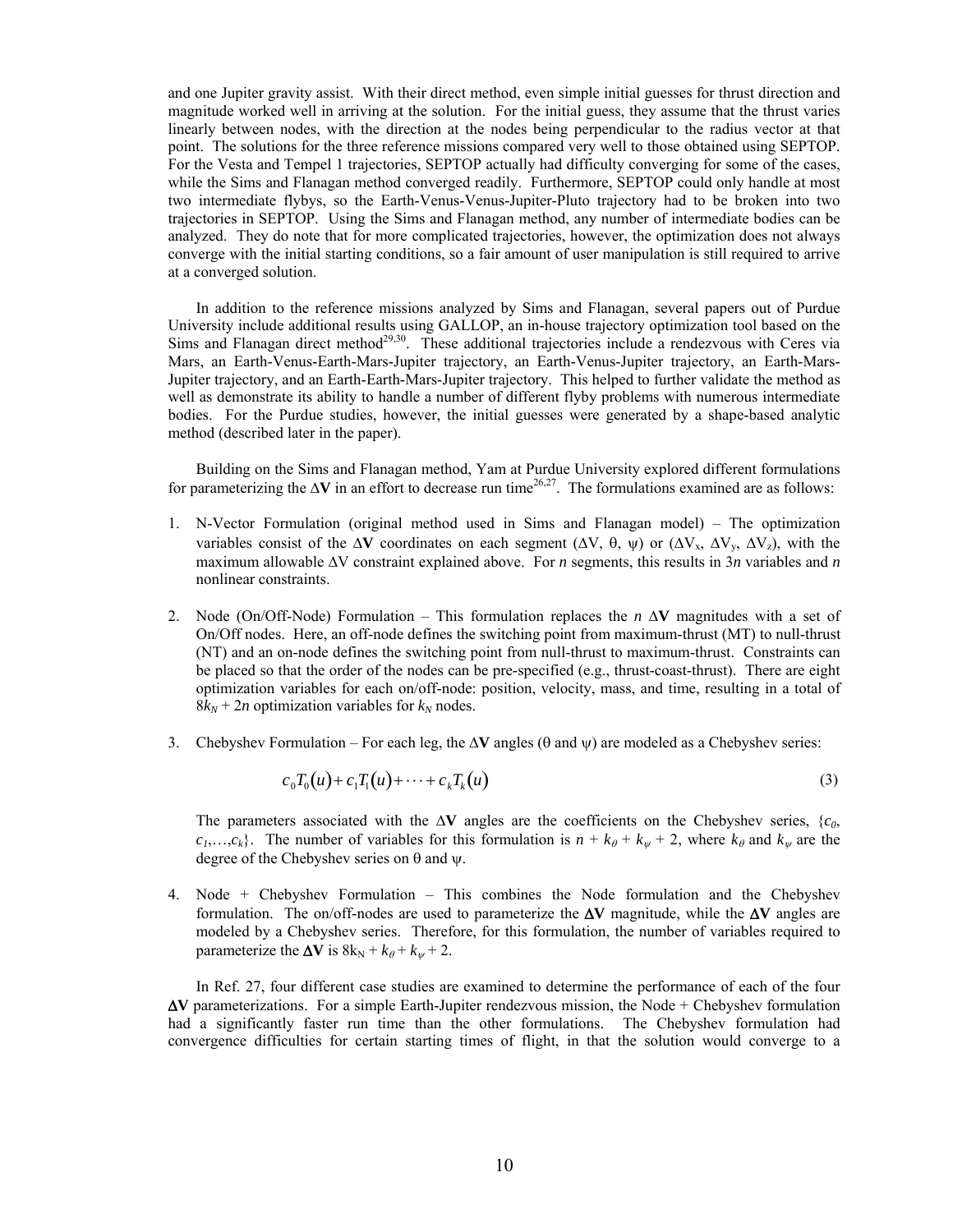suboptimal solution (local minimum). The second mission examined is a flyby of the asteroid Vesta, with a Mars gravity assist. Several different cases were run, with the following parameters beginning as fixed and then all set as free variables:  $V_{\infty}$ , Earth launch date, Mars flyby date, and Vesta arrival date. When the four parameters were free search variables, the Chebyshev formulation had the fastest run times. The worst performing formulation in this case was the Node + Chebyshev formulation, which is almost ten times slower. For the other three variations on fixed and free parameters, however, while the Chebyshev formulation performed well, the Node + Chebyshev actually had the fastest run times. The third mission considered was an Earth-Mars cycler, which transfers back and forth between Earth and Mars once every synodic period for 15 years. This is a very large optimization problem that includes 15 planetary encounters and 371 segments in total. For the original N-Vector formulation, this resulted in over 1000 variables and almost 500 nonlinear constraints. The Chebyshev and Node + Chebyshev had problems with convergence using the default tolerances of 10<sup>-6</sup>. If this tolerance were relaxed to 10<sup>-4</sup>, the Node + Chebyshev formulation had significantly faster run times than the other formulations, and the final feasibility is actually on the order of  $10^{-10}$ . The N-Vector and Node formulations took 15 and 20 hours, respectively, to arrive at the solution. The final mission examined was an Earth-Mercury rendezvous mission, which requires many revolutions around the sun. As a result, this problem also involved a large number of design variables and constraints. In this case, the N-Vector had the fastest run times, although the Chebyshev formulation also performed well. The Node + Chebyshev also had good performance but again only if the tolerances were relaxed slightly.

From these results, it is clear that the best formulation to use is very problem dependent, although time savings can be realized over the original N-Vector formulation developed by Sims and Flanagan. The Node + Chebyshev formulation tended to have the fastest run times for the largest range of problems, however, it did have problems with convergence. For large problems, the tolerances had to be relaxed in order for the Node + Chebyshev formulation to arrive at a solution. This method is the most beneficial for searching broad areas of the design space. On the other hand, the N-Vector formulation is the most stable, although it was not always the fastest approach, and in some cases, it was significantly slower. It is a good standard method when only a small number of cases need to be performed.

#### **Shape-Based Analytic Methods**

 Indirect and direct methods tend to be computationally intensive because the trajectory must be propagated or numerically integrated. An analytic method, on the other hand, has the potential to significantly reduce run times by eliminating the need for numerical integration and instead solving for an analytic solution to the equations of motion. Petropoulos, at Purdue University, developed a shape-based method intended for quickly searching a broad design space and generating initial guesses to then be used in a more accurate trajectory optimization program<sup>25,31,32</sup>. This method is implemented within STOUR-LTGA, which is meant for the design of low-thrust gravity assist trajectories.

 This method assumes that the spacecraft trajectory follows a predetermined shape, from which the thrust profile can be determined. With the correct choice of shape, there exists an analytic solution to the equations of motion. The motion of the spacecraft between planets can either be purely conic (coasting) or involve thrusting. Each leg can be characterized as thrust, thrust-coast, or coast-thrust. For the thrusting segments, the in-plane motion of the spacecraft is assumed to follow an exponential sinusoid shape, given by Eq. 4, where  $k_0$ ,  $k_1$ ,  $k_2$ , and  $\phi$  are all constants.

$$
r = k_0 e^{k_1 \sin(k_2 \theta + \phi)} \tag{4}
$$

Gravity assists are modeled as instantaneous changes in the heliocentric spacecraft velocity with no change in position. The out-of-plane motion is based on an analysis of the orbital angular momentum vector, where the out-of-plane angle and speed are approximated by the in-plane angular momentum and velocity components.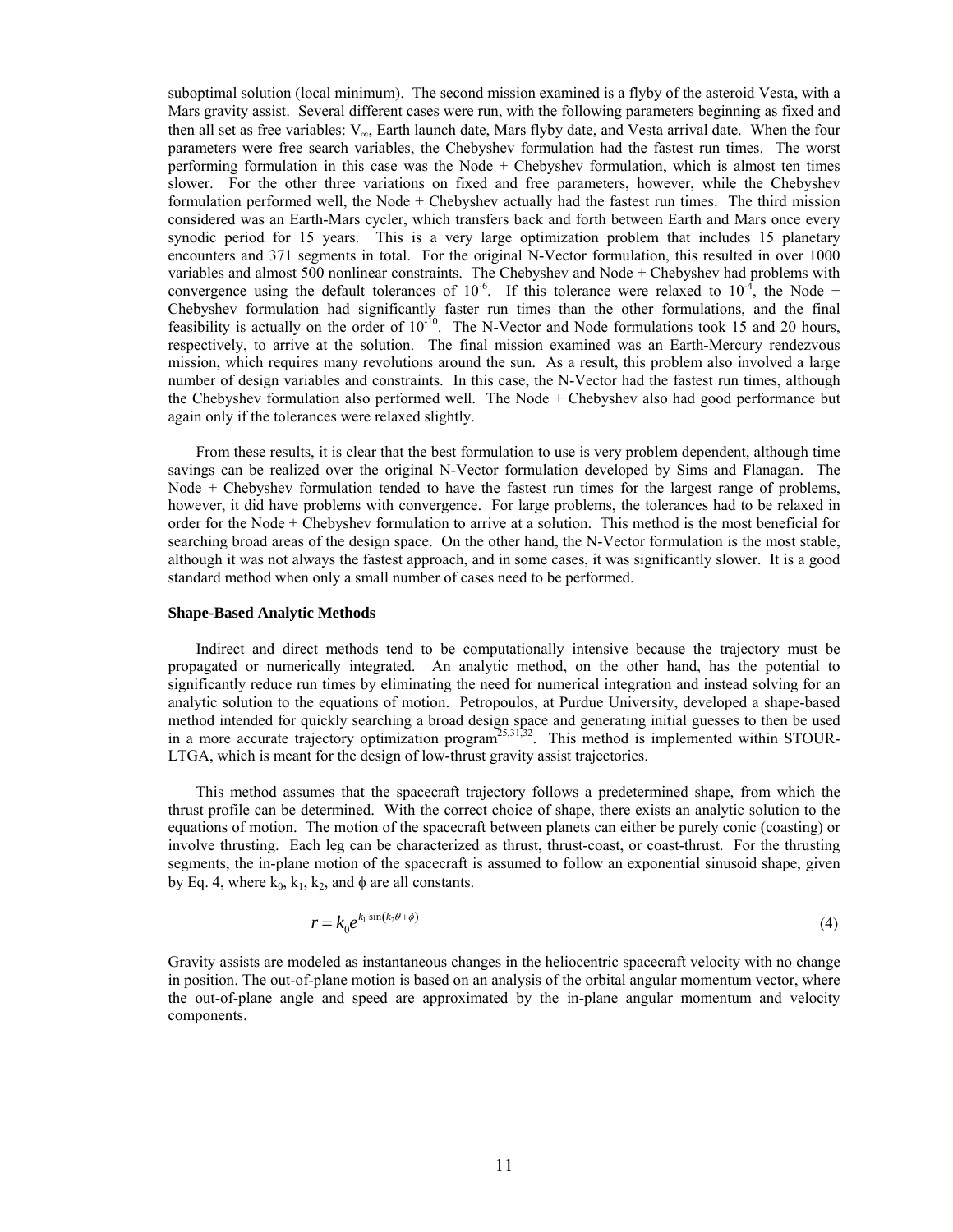This method has been applied to a number of different trajectories<sup>25,29,30,32</sup>. One is a rendezvous with the asteroid Ceres with an intermediate flyby of Mars, assuming thrust-only legs. A search was done for departure dates ranging from 1990 to 2049 with launch  $V_{\infty}$ s between 0.75 km/s and 2 km/s. Figure 7 (left) plots the resulting arrival  $V_{\infty}$  for each of the cases analyzed. This broad search allows mission designers to choose the best points to examine further with higher-fidelity trajectory optimization methods. In this study, the best point from the shape-based analysis was then used as an initial guess for GALLOP, a trajectory optimization code based on the direct method by Sims and Flanagan. The result has good agreement with an optimal solution presented by Sauer in an earlier study. Another trajectory analyzed by Petropoulos is Earth-Venus-Earth-Mars-Jupiter (EVEMJ). One of the strengths of STOUR-LTGA is its ability to model trajectories with many legs. A sweep of departure dates from 1975 to 2049 was analyzed, with an increment of 10 days (over 2700 different launch dates!). Additionally, launch  $V_{\infty}$ s between 0.5 km/s and 2 km/s were considered, with a maximum time of flight of 2500 days and maximum times of flight set for each leg. Mars-Jupiter is assumed to be a thrust-coast leg, while the other three legs are thrust-only. For this case, the in-plane propellant mass fraction is the parameter of interest, which is plotted in Figure 7 (right). As before, the best trajectory from this broad design space exploration was used as an initial guess in GALLOP in order to optimize the solution.



**Figure 7 Results of STOUR-LTGA design space exploration; arrival V**∞ **for a range of launch dates for Earth-Mars-Ceres (left); in-plane propellant mass fraction for a range of launch dates for EVEMJ (right).** 

 This method was also applied by the winning team, a team from NASA's Jet Propulsion Laboratory (JPL), at the 2006 1<sup>ST</sup> Advanced Concepts Team Global Trajectory Optimisation Competition, sponsored by the European Space Agency<sup>33</sup>. The objective of the optimization problem was to maximize the change in the semi-major axis of asteroid 2001 TW229 after impacting it with an electric-propelled spacecraft. The initial mass of the spacecraft was given, along with the thruster's  $I_{sp}$  and maximum thrust level. Additionally, a span in launch date of 20 years was given, with a maximum time of flight of 30 years<sup>34</sup>. In approaching this problem, the team from JPL took a two-step approach<sup>35</sup>. First, they searched over a large range of the solution space, then honed in on the most promising portion with a local optimization method. The JPL team considered 15 different gravity assist combinations, and then conducted a grid search for each combination over launch date and launch  $V_{\infty}$  values using STOUR-LTGA. The best solutions from the grid search (high values of arrival  $V_{\infty}$ ) were then passed on to MALTO to examine in more detail. The optimal trajectory departed Earth on 8/20/2024, following a VEEEJSJ sequence, before impacting the asteroid with an arrival  $V_{\infty}$  of 52.662 km/s and an impact mass of 1442.91 kg (the only thrust leg was the first Earth-Venus leg).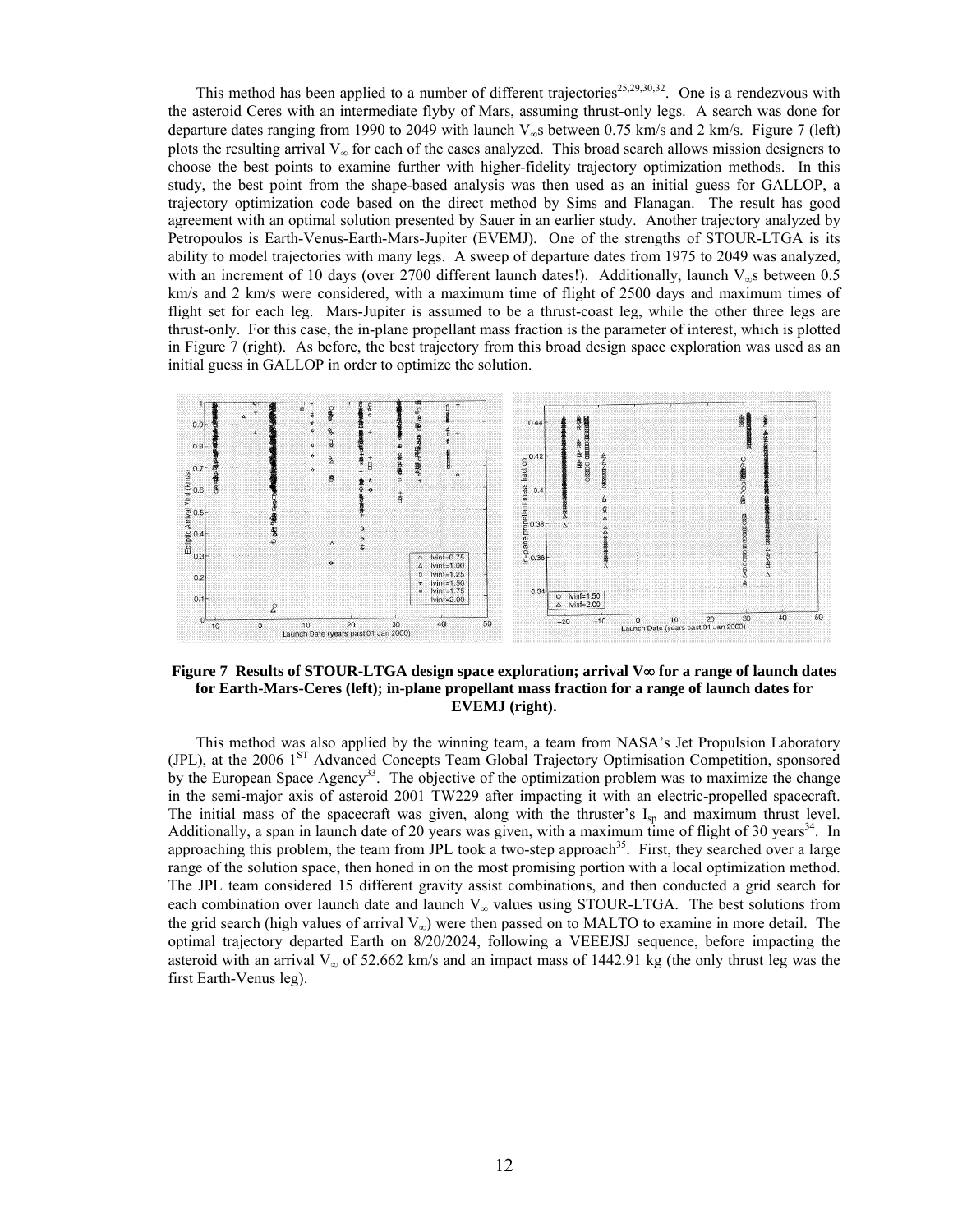## **GLOBAL OPTIMIZATION METHODS AND APPLICATIONS**

 Many of the tools described above not only implement a trajectory optimization method for finding the optimal control history of the spacecraft (thrust magnitude and direction), but also include some ability to optimize for other parameters such as launch date or arrival date. As explained earlier, however, if a gradient-based optimizer is used, the resulting solution will likely be a local optimum and not the global optimum. Because the design space is multi-modal, the solution will be highly dependent on the initial guess of your parameters. If a broad search space is desired, such as in the case of the STOUR-LTGA examples, a domain-spanning, global optimization method is required. This section of the paper will survey the most common global optimization methods and their application to low-thrust trajectory optimization problems.

#### **Common Global Optimization Methods**

 One of the most well known types of global optimization methods are called evolutionary algorithms, which are domain spanning, probabilistic optimization algorithms based on the Darwinian theory of evolution<sup>36</sup>. One of the more well known of these evolutionary algorithms is the genetic algorithm  $(GA)^{37,38}$ . Although there are numerous variations, the general genetic algorithm begins with a random initial population, which is made up of multiple sets of values for each of the design variables. Each member of the population represents a single value for each of the design variables. This generally results in a random scatter of points over the entire design space. Each set of design variables is referred to as a chromosome and is typically encoded as a binary string, which must be mapped to the real values of the variables, although there are a number of different approaches to the encoding process. The design variables are discretized between their lower and upper bounds. In each generation, the population undergoes certain genetic operators such that the population will "evolve" and improve its fitness (objective function). The typical genetic operators are reproduction, crossover, and mutation. The purpose of reproduction is to weed out the members of the population with low fitness, and to keep those with high fitness. Crossover combines two "parents" by switching parts of their chromosome strings with each other, while mutation is responsible for switching individual bits in a chromosome string. Figure 8 illustrates a schematic of the GA process. Because there is no necessary condition for optimality, the convergence criteria is usually chosen either as a maximum number of generations (iterations) or a certain number of generations with no change in the objective function. As the generations progress, there should be a steady improvement in the both the average fitness of the population as well as the fitness of the best member. In general, at the termination of the GA, all of the members of the population will be clustered around the global optimum.



**Figure 8 Schematic of a genetic algorithm.**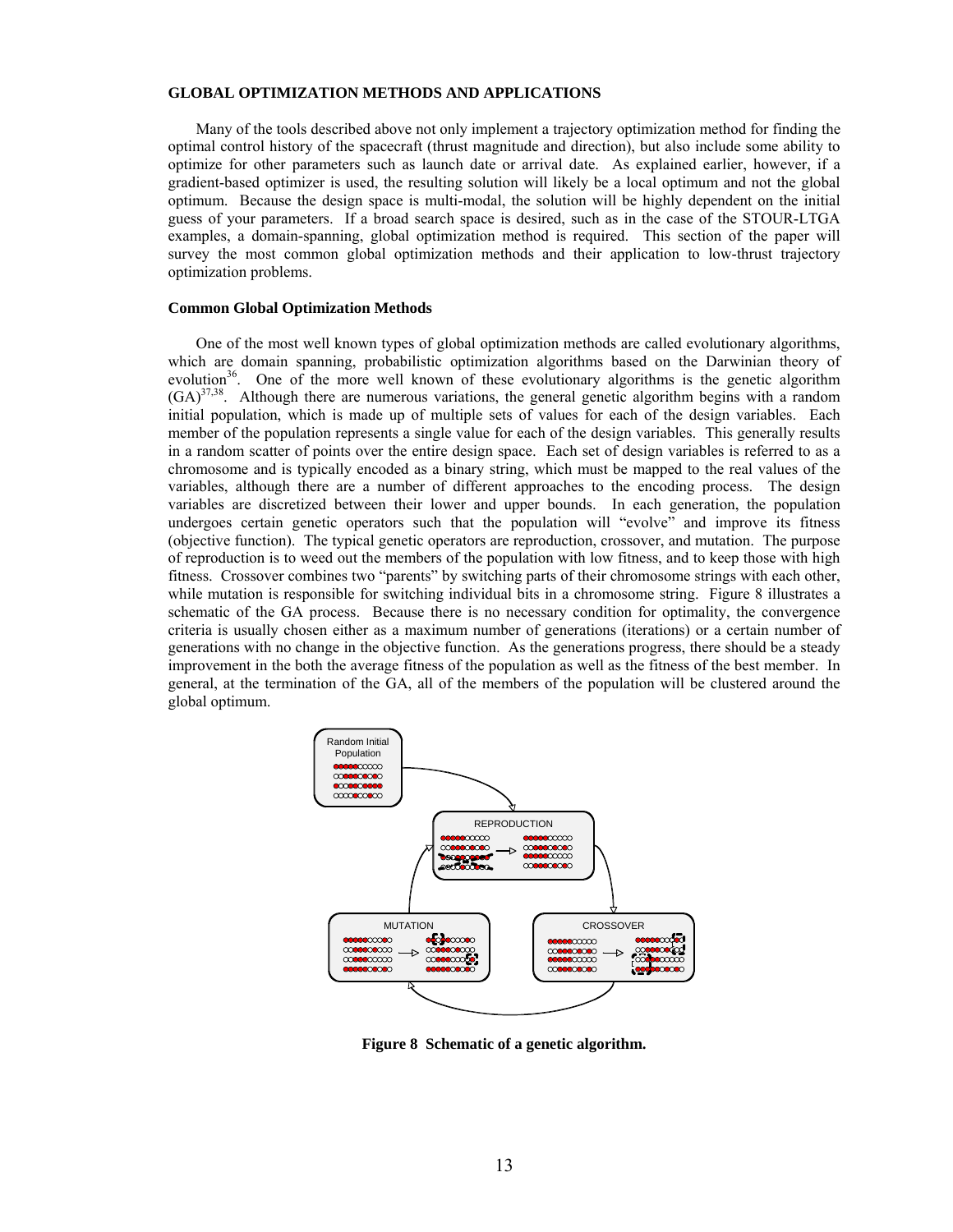One of the main advantages of genetic algorithms is their ability to find a global optimum in a multimodal design space. They can also handle a large number of variables, and require no initial guesses for the design variables. They do, however, have some downfalls. Because of the probabilistic nature of the algorithm, there is no guarantee that the optimal solution will be arrived at. Therefore, the GA must generally be run more than once to ensure optimality. Genetic algorithms also require a large number of iterations, and therefore function calls, in comparison to a gradient-based method. Finally, because the design space is being discretized, the solution will generally not correspond to the global optimum of a continuous problem. A common practice is to then run a gradient-based optimizer using the solution found by the GA.

 Another global optimization technique, which has just recently been applied to trajectory optimization problems, is the Evolutionary Neurocontroller  $(ENC)^{39,40,41}$ , which combines artificial neural networks (ANNs) with evolutionary algorithms. Artificial neural networks are inspired by information processing in animal nervous systems, in that they will learn from experience, generalize previous examples to new ones, extract essential information from noisy input data, etc. ANNs are composed of processing elements called neurons that are organized into neuron layers. Figure 9 illustrates an example of a feedforward ANN, with a layered topology and three layers.



**Figure 9 Example of a layered, feedforward neural network.** 

Depending on the function used for the neurons, a neural network can be regarded as a continuous parameterized function, called a network function, which simply maps a set of inputs to a set of outputs. If a training set exists – the correct output for a set of given inputs – then the network error can be measured and used to learn the optimal network function. If a training set does not exist, then it is a reinforcement learning problem, where the optimal behavior must be learned through interaction with the environment. For an evolutionary neurocontroller, the evolutionary algorithm is instead used to find the neurocontroller's optimal network function.

#### **Application of Global Optimization Methods to Low-Thrust Trajectory Optimization Problem**

 Genetic algorithms have long been applied to a number of different problems, including trajectory optimization problems, beginning with their application to ballistic (high thrust) gravity assist problems<sup>42,43,44,45</sup>. For the high-thrust case, solving for a single trajectory is much less time-consuming and is generally done using a Lambert Solver. Therefore, a genetic algorithm, even with a large number of required function calls, is appropriate for global optimization. Several studies have also attempted to apply genetic algorithms to solve for the optimal control parameters in the low-thrust problem $46,47$ . This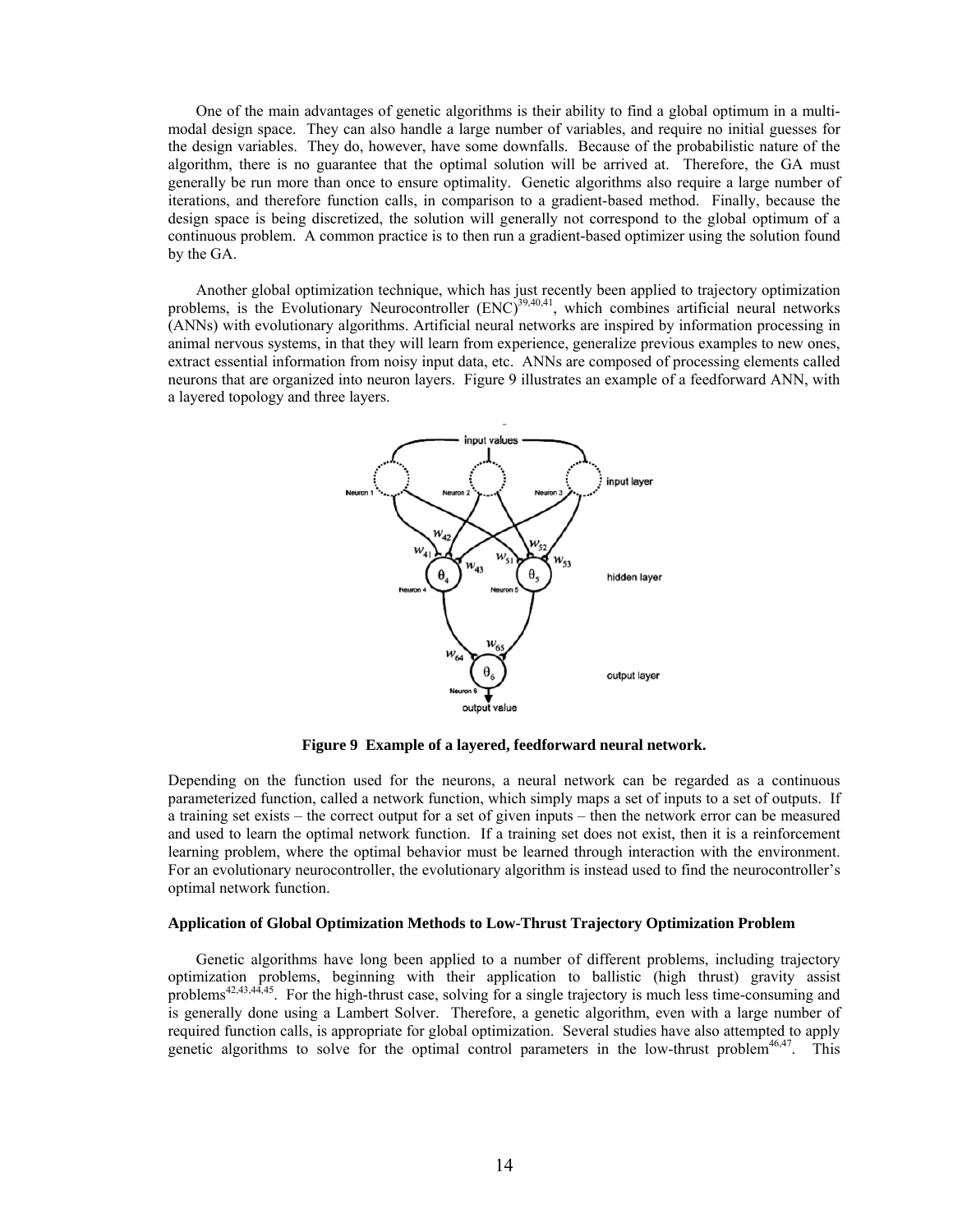approach, however, has not shown any benefits over direct or indirect methods for trajectory optimization, again because of the large number of function calls required by the GA. More recently, several authors have attempted to apply the genetic algorithm to selecting the global parameters of the optimization problem, combined with a direct or indirect method for solving for the control history of the spacecraft $48,49,50$ .

 De Pascale proposes a method for combining a genetic algorithm with an analytic shape-based method to optimize low-thrust gravity assist trajectories<sup>48</sup>. The trajectory is divided into sub-arcs, which are chosen to be either coast arcs or low-thrust arcs. The two-point boundary value problem for the coast arcs is solved simply with a Lambert solver, while the low-thrust arcs are solved using a shape-based method based on the work by Petropoulos. For this work, an exponential trigonometric shape is used to analytically solve the equations of motion. Gravity assists are modeled as instantaneous changes in the heliocentric velocity. The genetic algorithm is used in conjunction with a static penalty function, in order to handle constraints. The full set of design variables is given by Eq. 5, and includes the departure  $V_{\infty}$ , the right ascension and declination at launch, the velocities at each of the encounter bodies, the sequence of encounter bodies, the pericenter-radius for each flyby, and the number of revolutions around the Sun for each phase.

$$
y = \left[ v_{\infty}^{E}, \psi, \mathcal{G}, v_{in}^{1}, \dots, v_{in}^{N_p - 1}, t_1, \dots, t_{N_p}, p^{(1)}, \dots, p^{(N_p - 1)}, \tilde{r}_p^{(1)}, \dots, \tilde{r}_p^{(N_p - 1)}, n^{(1)}, \dots, n^{(N_p - 1)} \right]
$$
(5)

 The method proposed by De Pascale was applied to several different trajectories. First, a simple lowthrust transfer to Mars was examined. The solutions obtained matched very closely to existing optimal solutions for this problem. Ballistic (high-thrust) missions to Jupiter were then examined, using the full set of design variables, so that the gravity assist sequence was not predetermined. Several promising trajectory paths resulted: EVEEJ, EMMJ, and EVVEJ. When low-thrust trajectories to Jupiter were considered, however, the author did not use the full set of design variables, but instead optimized the trajectory for predetermined sequences of gravity assists (EVJ, EVVJ, and EMMJ). It was not clear if the method had failed for the full set of design variables in the low-thrust case or if it simply had not been attempted.

 Woo, Coverstone, and Cupples proposed a method combining a genetic algorithm with SEPTOP, which uses an indirect method for solving the optimal control problem<sup>49</sup>. One of the key features of this work is the procedure for reducing the size of the parameter space before applying the GA/SEPTOP hybrid method. Trajectories previously generated by SEPTOP are used to limit the size of the design space through a number of different methods: R-ratio analysis, delivered mass estimation, thruster modeling, ballistic approximation, and phase calculation. More detail on each of these methods can be found in Ref. 49. The genetic algorithm is then used to search the reduced parameter space, which generates inputs to run SEPTOP. SEPTOP returns the convergence error to the genetic algorithm as a measure of the fitness of the initial input. Results are generated for a series of outer-planet missions with a single Venus gravity assist. In previous work, this hybrid procedure was also successfully applied to the design of a trajectory for a sample return to the comet Tempel  $1<sup>51</sup>$ . The reduction of the parameter space, however, could not be applied because there were no previously generated trajectories.

 Finally, the Japan Aerospace Exploration Agency proposed a multiple asteroid sample return mission as a possible follow-on mission to MUSES- $C^{50}$ . For this trajectory design, twenty asteroids were selected as potential targets, from a deliverable mass point of view. Three possible trajectory sequences were analyzed: Earth->Asteroid 1->Asteroid 2-> Earth, Earth->Asteroid 1->Earth swing-by (n-times)->Asteroid 2->Earth, and Earth->Earth swing-by->Asteroid 1/Asteroid 2->Earth (multiple spacecraft). In Ref. 50, the authors claim that a genetic algorithm was used to select the target asteroids, and dates of departure and arrival, as shown in Figure 10, but no details of the method are given.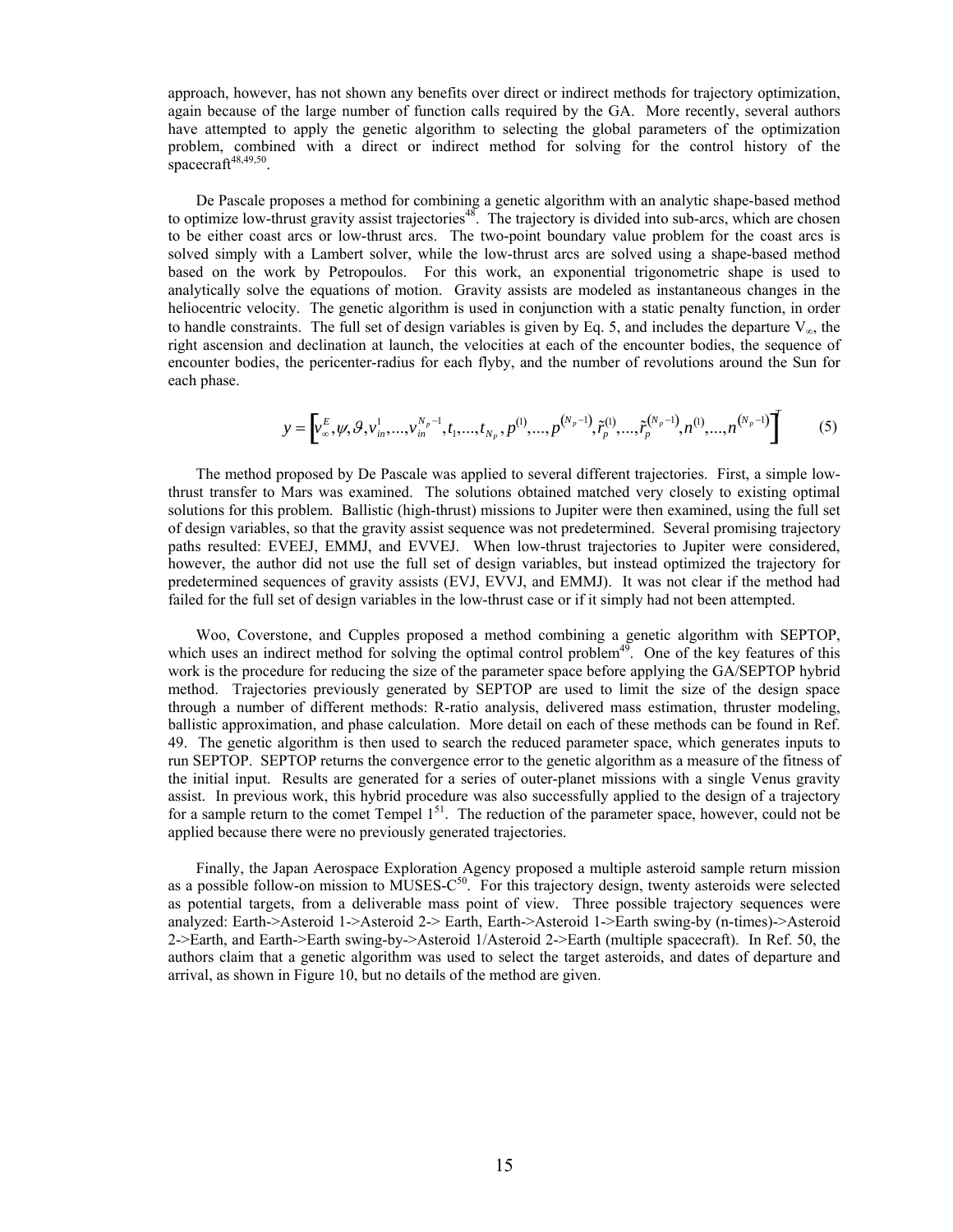

**Figure 10 Parameters for genetic algorithm optimization in JAXA study.** 

 Evolutionary neurocontrol has also been recently applied to the low-thrust trajectory optimization problem 39,40. Bernd Dachwald, with the Institute of Space Simulation in Germany, originally applied the evolutionary neurocontrol method to solar sail trajectories, which have thrust magnitudes much smaller than a typical electric propulsion spacecraft, thereby exhibiting very different solutions with many revolutions around the Sun. Furthermore, the objective function is generally minimizing time of flight since there is no propulsion required for a solar sail. More recently, however, Dachwald applied his method to solar electric propulsion (SEP) spacecraft. In his formulation, a trajectory is the result of a spacecraft steering strategy that controls the spacecraft's thrust vector according to the current state of the spacecraft relative to the target. An artificial neural network is then used to implement the spacecraft steering strategy, with the evolutionary algorithm used to optimize the neurocontroller parameters. Figure 11 illustrates how such a formulation works for the SEP trajectory. The neural network pictured below illustrates how the inputs for a SEP trajectory are mapped to outputs, as per Dachwald's formulation. Here, the inputs represent the difference in the spacecraft's state and its target at any point along the trajectory. The output then corresponds to the control parameters that will result in the spacecraft meeting its target constraints at the specified final time.



**Figure 11 Converting an evolutionary algorithm chromosome into a spacecraft trajectory (left); example neurcontroller that implements a spacecraft trajectory (right).** 

 Dachwald utilizes the evolutionary neurocontroller to optimize the launch date for his example cases, in addition to the spacecraft steering strategy. He does not, however, consider problems with multiple legs or encounter bodies. The evolutionary neurocontroller was applied to a Mercury rendezvous and a near-Earth asteroid rendezvous, and compared to similar problems in the literature. Dachwald's method was able to locate solutions better than those presented in the literature, due to its ability to exhaustively search the design space.

Carnelli later extended Dachwald's method to include low-thrust trajectories with gravity assists<sup>41</sup>. An evolutionary neurocontroller is combined with a steepest descent method used to optimize the gravity assist maneuvers. As before, the ENC searches for the optimal parameter set (steering strategy) that forces the spacecraft's state from its initial state to the target body's final state, along a trajectory that obeys the dynamic constraints and terminal constraints, while maximizing some cost function and potentially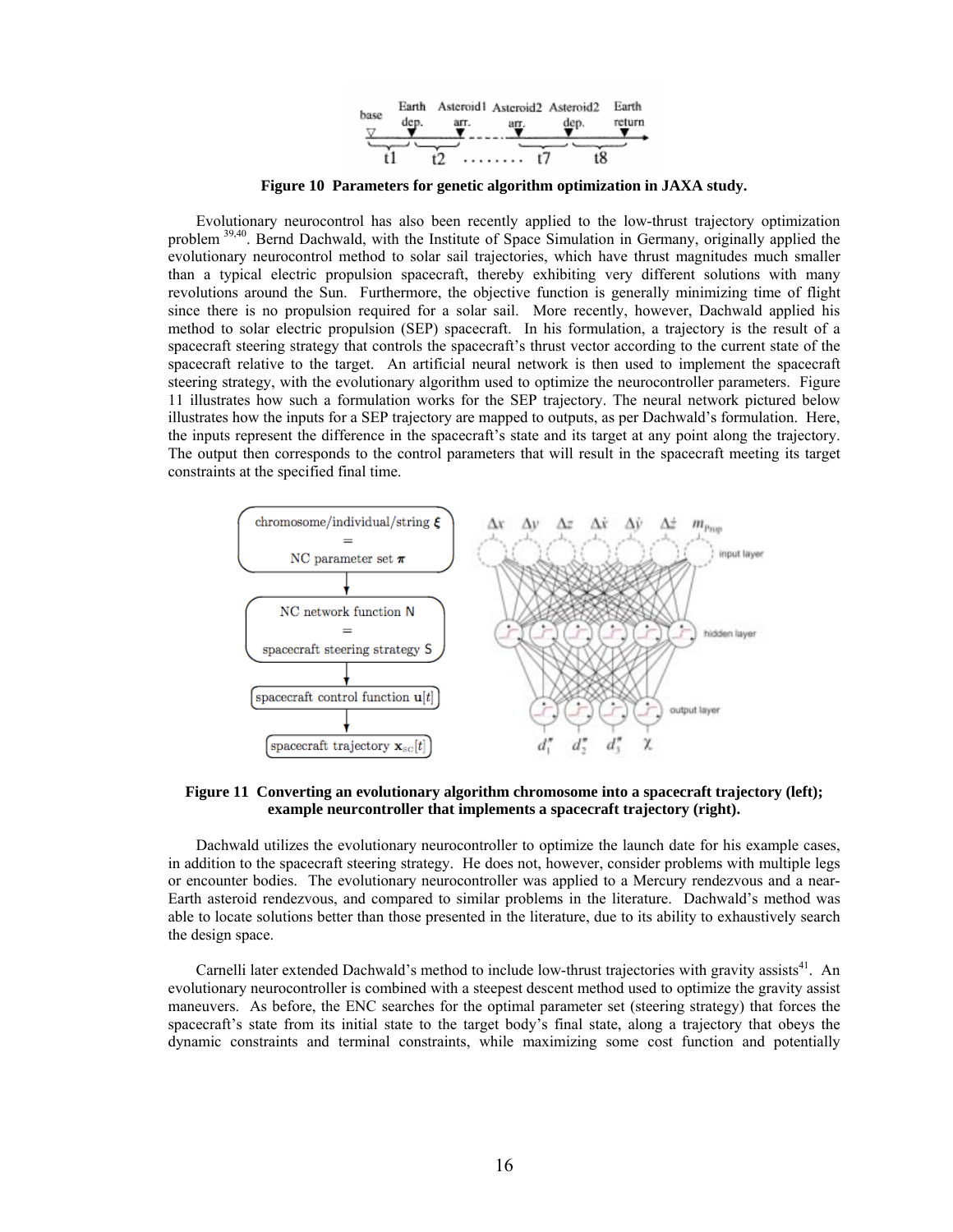crossing the sphere of influence (SOI) of an assisting body. Instead of choosing some sequence of gravitational assists *a priori*, the ENC is freely allowed to choose the spacecraft controls, and a gravity assist is performed only if that steering strategy takes the trajectory through the SOI of some intermediate planet. Because the relative size of the SOIs is very small in comparison to the scale of the overall trajectory, their size had to be inflated. Otherwise, the ENC would be very unlikely to ever find a gravity assist trajectory. When the chosen steering strategy does take the spacecraft within a planet's SOI, a steepest-descent algorithm is used to determine the optimal pointing distance for the gravity assist maneuver. Making these modifications allowed Carnelli to successfully apply this method to a Pluto flyby trajectory via Jupiter and a Mercury rendezvous via Venus.

#### **CONCLUSIONS**

 This paper posed a challenging trajectory optimization problem: the global optimization of a lowthrust, multiple asteroid tour mission, which requires both global, domain-spanning optimization, and local trajectory optimization of the spacecraft control history. Full design space exploration is desired during the conceptual design phase, when some degree of accuracy can be sacrificed to achieve faster execution times. For each function call of the global optimizer – for a set of values for launch date, times of flight, sequence and timing of intermediate body encounters, Earth return date, etc. – the local trajectory optimization must also be run. A number of different trajectory optimization methods are available, many of which were addressed in this paper, including direct, indirect, hybrid, and analytic methods. Although advances have been made to indirect methods to reduce the degree of required user manipulation, these techniques are generally still too computationally intensive to be implemented within an automated global optimization context. Additionally, the resulting accuracy of the results is not required, particularly when lower fidelity approaches yield similar results. Direct methods are more promising because of their more robust convergence and faster run times, particularly with the findings of Yam and Longuski on methods for further decreasing run times through different parameterizations of the ∆V. Shape-based methods, however, appear to be the most promising for application to such a large global optimization problem. Because they result in an analytic solution to the equations of motion, a local optimization does not need to be conducted for each step of the global optimizer. The method developed by Petropoulos has been successfully applied to numerous different case studies, to provide a handful of initial guesses for a higher fidelity trajectory optimization code.

 Many problems similar to the multiple asteroid tour, generally involving trajectories with multiple gravity assists, have been tackled using a variety of the above methods. In most cases, however, the choice of gravity assist planets or sequence of asteroid encounters is predetermined and then the trajectory is optimized for that particular sequence over a large range of launch opportunities, values of  $V_{\infty}$ , times of flight, and so forth. The 1<sup>st</sup> ACT Global Trajectory Optimisation Competition challenged teams to find the global optimum to intercept an asteroid, but without a predetermined sequence of gravitational assists for a large range of launch dates. Even the winning JPL team did not fully automate this process, but instead determined fifteen different sequences to further examine using STOUR-LTGA. An exhaustive search was then done individually for each of the fifteen cases. Therefore, it is still possible that a better solution was missed because the corresponding gravity assist sequence was not one of those considered. Future work could integrate STOUR-LTGA, or a similar method, with an evolutionary algorithm, where the sequence of intermediate bodies is included as a free search variable in order to more fully explore the design space. Carnelli's approach to using evolutionary neurocontrollers to tackle a low-thrust, gravity assist problem is also promising. The results presented, however, only included a single gravity assist, and more work would be required to determine how the method would extend to finding multiple gravity assist trajectories.

 Therefore, numerous aspects of the multiple asteroid tour global optimization problem have been tackled in a number of ways by various authors, but a fully integrated, systematic approach has yet to be developed. Further advances in trajectory optimization methods and in computing power should soon enable the full global optimization problem to be solved.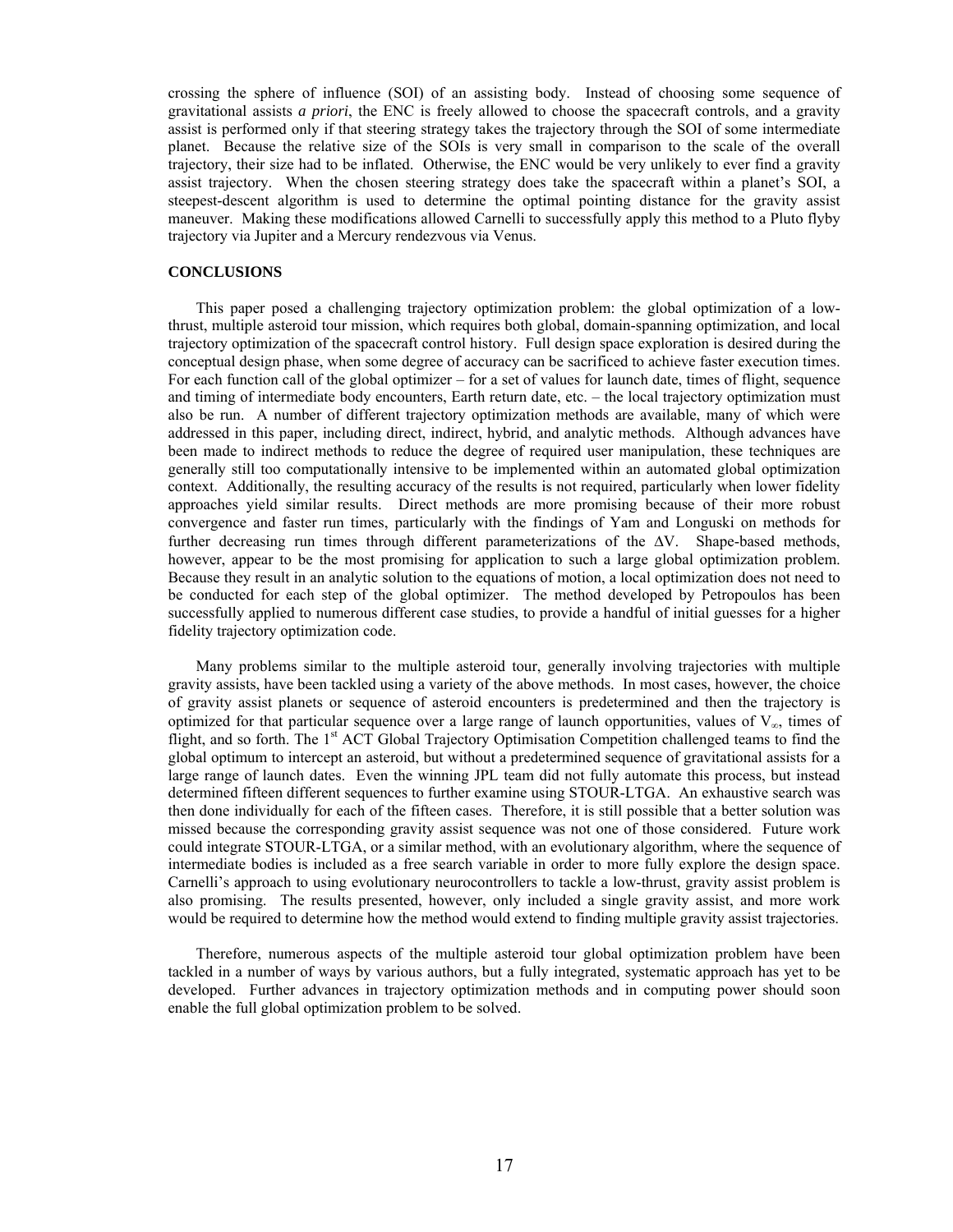## **REFERENCES**

- 1. Rayman, M.D., Williams, S. N., "Design of the First Interplanetary Solar Electric Propulsion Mission," *Journal of Spacecraft and Rockets*, Vol. 39, No. 4, July-August 2002, pp. 589-595.
- 2. Schoenmaekers, J., Horas, D., Pulido, J.A., "SMART-1: With Solar Electric Propulsion to the Moon," 16<sup>th</sup> International Symposium on Space Flight Dynamics, Pasadena, CA, 2001.
- 3. Uesugi, K.T., "Space Engineering Spacecraft (MUSES) Program in ISAS Featuring Its Latest Mission 'HAYABUSA'," Proceedings of International Conference on Recent Advances in Space Technologies, 20-22 November 2003, pp. 464-471.
- 4. Russel, C.T., Raymond, C.A., Fraschetti, T.C., Rayman, M.D., Polanskey, C.A., Schimmels, K.A., Joy, S.P., "Dawn Mission and Operations," International Astronomical Union Symposium on Asteroids, Comets, and Meteors, 7-12 August 2005, Rio de Janeiro, Brazil.
- 5. Williams, S.N., Coverstone-Carroll, V., "Benefits of Solar Electric Propulsion for the Next Generation of Planetary Exploration Missions," *The Journal of the Astronautical Sciences*, Vol. 45, No. 2, April-June 1997, pp. 143-159.
- 6. Cheng, A.F., "Near Earth Asteroid Rendezvous: Mission Overview," *Space Sciences Reviews*, Vol. 82, No. 1-2, October 1997, pp. 3-29.
- 7. "Near Earth Object Program," NASA Jet Propulsion Laboratory, Pasadena, CA, 24 April 2006. [http://neo.jpl.nasa.gov/index.html. Accessed 22 January 2007].
- 8. Polsgrove, T., Kos, L, Hopkins, R., Crane, T., "Comparison of Performance Predictions for New Low-Thrust Trajectory Tools", AIAA 2006-6742, AIAA/AAS Astrodynamics Specialist Conference, 21-24 August 2006, Keystone, CO.
- 9. Betts, J.T., "Survey of Numerical Methods for Trajectory Optimization", *Journal of Guidance, Control, and Dynamics*, Vol. 21, No. 2, March-April 1998 pp. 193-207.
- 10. Sims, J.A., Flanagan, S.N., "Preliminary Design of Low-Thrust Interplanetary Mission," AAS 99-338, AAS/AIAA Astrodynamics Specialist Conference, Girdwood, Alaska, 16-19 August 1999.
- 11. Sims, J.A., Finlayson, P.A., Rinderle, E.A., Vavrina, M.A., Kowalkowski, T.D., "Implementation of a Low-Thrust Trajectory Optimization Algorithm for Preliminary Design", AIAA 2006-6746, AIAA/AAS Astrodynamics Specialist Conference, 21-24 August 2006, Keystone, CO.
- 12. Ranieri, C.L., Ocampo, C.A., "Optimization of Roundtrip, Time-Constrained Finite Burn Trajectories via an Indirect Method," *Journal of Guidance, Control, and Dynamics*, Vol. 28, No. 2, March-April 2005, pp. 306-314.
- 13. Kluever, C.A., "Optimal Low-Thrust Interplanetary Trajectories by Direct Method Techniques," *Journal of the Astronautical Sciences*, Vol. 45, No. 3, July-Sept. 1997, pp. 247-262.
- 14. Dewell, L., Menon, P., "Low-Thrust Orbit Transfer Optimization Using Genetic Search," *AIAA Guidance, Navigation, and Control Conference and Exhibit*, AIAA, Reston, VA, 1999, pp. 1109-1111.
- 15. Betts, J.T., "Optimal Interplanetary Orbit Transfers by Direct Transcription," *Journal of the Astronautical Sciences*, Vol. 42, No. 3, July-Sept. 1994, pp. 247-268.
- 16. Coverstone-Carroll, V., Williams, S.N., "Optimal Low-Thrust Trajectories using Differential Inclusion Concept," *Journal of the Astronautical Sciences*, Vol. 42, No. 4, Oct.-Dec. 1994, pp. 379-393.
- 17. Hargraves, C. R., and Paris, S.W., "Direct Trajectory Optimization Using Nonlinear Programming and Collocation," *Journal of Guidance, Control, and Dynamics*, Vol. 10, No. 4, 1987, pp. 338–342.
- 18. Tang, S., and Conway, B. A., "Optimization of Low-Thrust Interplanetary Trajectories Using Collocation and Nonlinear Programming," *Journal of Guidance, Control, and Dynamics*, Vol. 18, No. 3, 1995, pp. 599–604.
- 19. Gao, Y., Kluever, C.A., "Low-Thrust Interplanetary Orbit Transfers Using Hybrid Trajectory Optimization Method with Multiple Shooting", AIAA 2004-5088, AIAA/AAS Astrodynamics Specialist Conference and Exhibit, August 2004, Providence, RI.
- 20. Kos, L, Polsgrove, T., Hopkins, R., Thomas, D., "Overview of the Development for a Suite of Low-Thrust Trajectory Analysis Tools", AIAA 2006-6743, AIAA/AAS Astrodynamics Specialist Conference, 21-24 August 2006, Keystone, CO.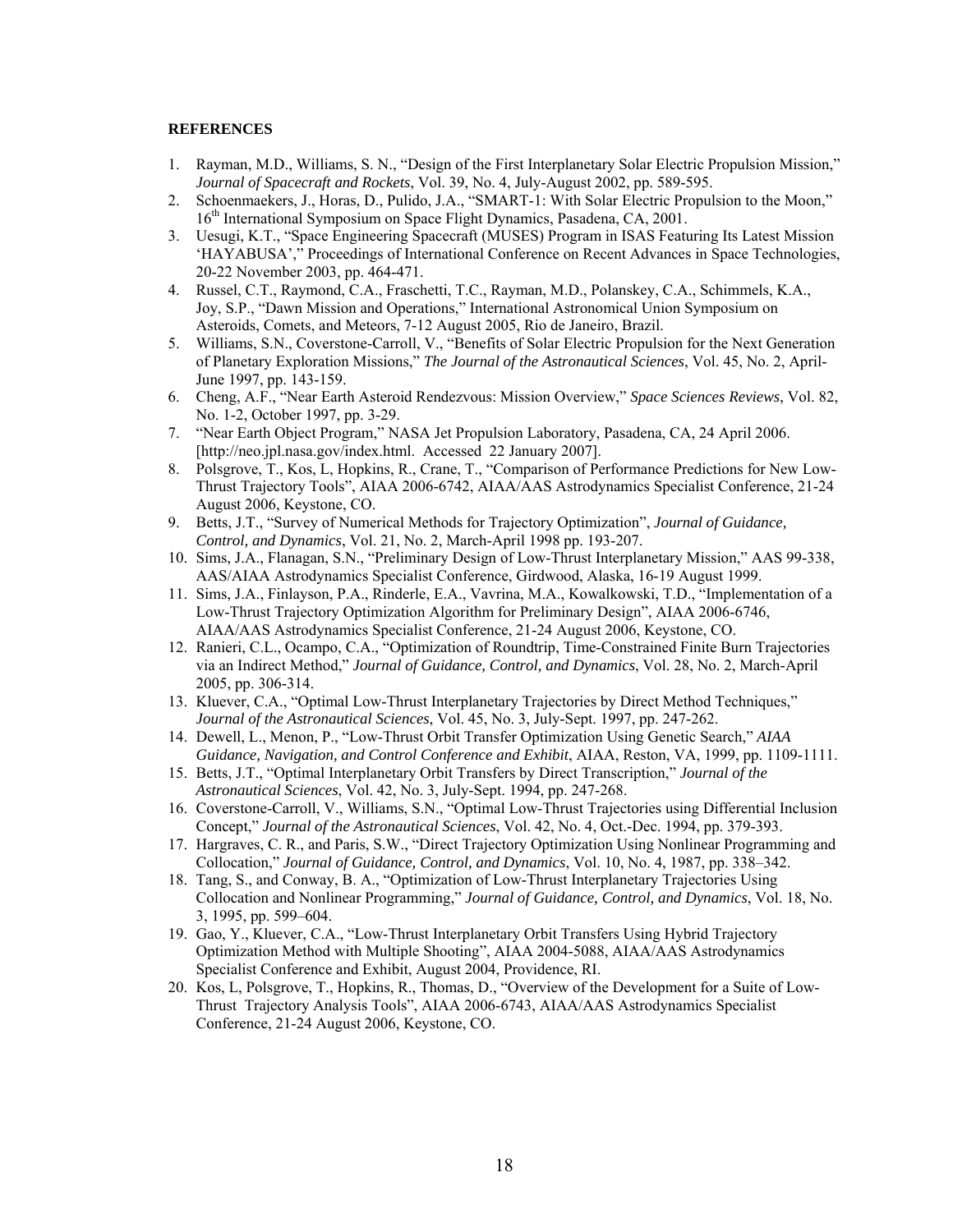- 21. Ocampo, C., "COPERNICUS: A Trajectory Design and Optimization System," University of Texas, Austin, TX. [www.ieec.fcr.es/libpoint/abstracts/ocampo.pdf. Accessed 25 January 2007].
- 22. Whiffen, G.J., "Mystic: Implementation of the Static Dynamic Control Algorithm for High-Fidelity, Low-Thrust Trajectory Design," AIAA/AAS Astrodynamics Specialist Conference, 21-24 August 2006, Keystone, CO.
- 23. Paris, S.W., Riehl, J.P., Sjauw, W.K., "Enhanced Procedures for Direct Trajectory Optimization Using Nonlinear Programming and Implicit Integration," AIAA/AAS Astrodynamics Specialist Conference and Exhibit, 21-24 August 2006, Keysone, CO.
- 24. Riehl, J.P., Paris, S.W., Sjauw, W.K., "Comparison of Implicit Integration Methods for Solving Aerospace Trajectory Optimization Problems," AIAA/AAS Astrodynamics Specialist Conference and Exhibit, 21-24 August 2006, Keysone, CO.
- 25. Petropoulos, A.E., Longuski, J.M., "A Shape-Based Algorithm for the Automated Design of Low-Thrust, Gravity-Assist Trajectories," AAS 01-467, AAS/AIAA Astrodynamics Specialist Conference, Quebec City, Quebec, Canada, 30 July – 2 August 2001.
- 26. Yam, C. H. and Longuski, J., M., "Optimization of Low-Thrust Gravity-Assist Trajectories with a Reduced Parameterization of the Thrust Vector," AAS/AIAA Astrodynamics Specialist Conference and Exhibit, AAS Paper 05-375, 1995, Lake Tahoe, CA
- 27. Yam, C.H., Longuski, J.M., "Reduced Parameterization for Optimization of Low-Thrust Gravity-Assist Trajectories: Case Studies", AIAA 2006-6744, AIAA/AAS Astrodynamics Specialist Conference, 21-24 August 2006, Keystone, CO.
- 28. Ranieri, C.L., Ocampo, C.A., "Optimizing Finite-Burn, Round-Trip Trajectories with Isp Constraints and Mass Discontinuities" *Journal of Guidance, Control, and Dynamics*, Vol. 28, No. 4, July-August 2005, pp. 775-781.
- 29. McConaghy, T.T., Debban, T.J., Petropoulos, E., Longuski, M., "Design and Optimization of Low-Thrust Trajectories with Gravity Assists", *Journal of Spacecraft and Rockets*, Vol. 40, No. 3, May-June 2003.
- 30. Okutsu, M., Yam, C.H., Longuski, J.M., "Low-Thrust Trajectories to Jupiter via Gravity Assists from Venus, Earth, and Mars", AIAA 2006-6745, AIAA/AAS Astrodynamics Specialist Conference, 21-24 August 2006, Keystone, CO.
- 31. Petropoulos, A.E., Longuski, J.M., Vinh, N.X., "Shape-Based Analytic Representations of Low-Thrust Trajectories for Gravity-Assist Applications," AAS/AIAA Astrodynamics Specialist Conference, AAS Paper 99-337, Girdwood, AL, August 1999.
- 32. Petropoulos, A.E., Longuski, J.M, "Automated Design of Low-Thrust Gravity-Assist Trajectories," AIAA/AAS Astrodynamics Specialist Conference, AIAA 2000-4033, Denver, CO, 14-17 August 2000.
- 33. "1<sup>st</sup> ACT Global Trajectory Optimisation Competition," European Space Agency. [http://www.esa.int/gsp/ACT/mission\_analysis/globaloptimisationcompetition.htm. Accessed 27 January 2007].
- 34. Izzo, D., "Problem Description  $-1<sup>st</sup>$  ACT Competition on Global Trajectory Optimisation," European Space Agency, November 2005. [http://www.esa.int/gsp/ACT/doc/ACT-4100-DI-The%20Problem\_V4.pdf. Accessed 27 January 2007].
- 35. Petropoulos, A., Kowalkowski, T., Parcher, D., Finlayson, P., Rinderle, E., Vavrina, M., Sims, J., Russell, R., Lam, T., Williams, P., Whiffen, G., Strange, N., Johannesen, J., Yen, C.W., Sauer, C., Lee, S., Williams, S., "Response to the First ACT Competition on Global Trajectory Optimisation," NASA Jet Propulsion Lab, Pasadena, CA, 5 December 2005. [http://trsnew.jpl.nasa.gov/dspace/handle/2014/38539?mode=simple. Accessed 27 January 2007].
- 36. Back, T., *Evolutionary Algorithms in Theory and Practice*, Oxford University Press, New York, NY, 1996.
- 37. Gen, M., Cheng, R., *Genetic Algorithms and Engineering Design*, John Wiley & Sons, Inc., New York, NY, 1997.
- 38. Gen, M., Cheng, R., *Genetic Algorithms and Engineering Optimization*, John Wiley & Sons, Inc., New York, NY, 2000.